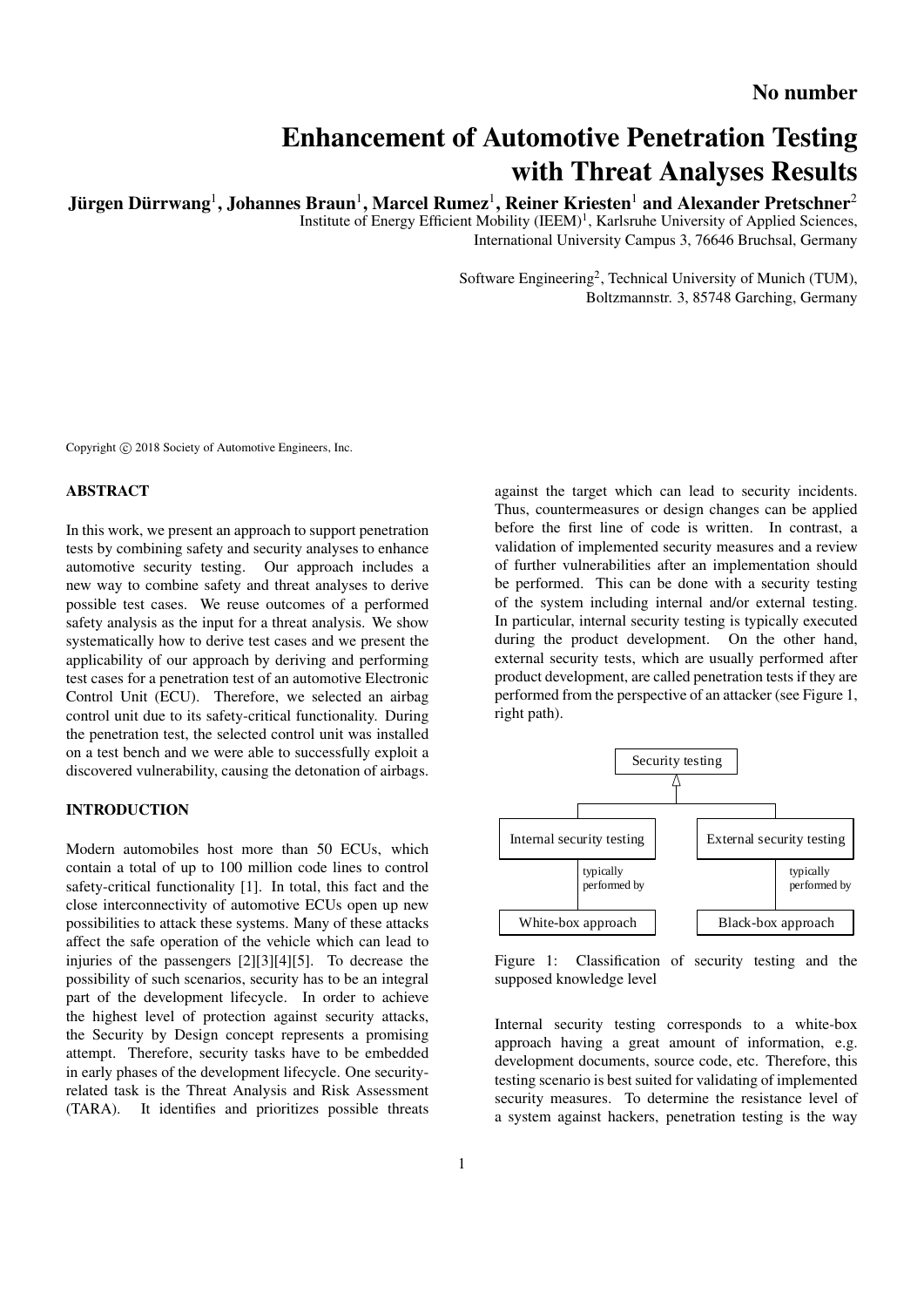to go [6]. Unfortunately, setting up a penetration test is not an easy task. Especially, if less knowledge of the device under test is available. Due to the fact that the tester has no detailed knowledge of the implementation but only a functional description of the system, the test can be described as a black-box test [7]. Hence, we consider it as reasonable to reuse the results of a threat modeling process to reduce the effort for security testing.

As safety violations can also be caused by security problems, it is important to analyse Hazard Analysis and Risk Assessment (HARA) results in terms of security. Beyond that, safety analyses performed with HARAs are a fixed part in the automotive sector. Results of these analyses contain valuable knowledge which can be used for threat modeling and therefore for penetration testing as well. Unfortunately, no approach exists which reuses HARA and TARA results for penetration testing. Consequently, we want to show the first step towards an approach that reuses results of both analysis types for decreasing the security testing effort. Moreover, we evaluate our approach by applying it for a safety critical ECU. In detail, the contributions of this paper are the following:

*Problem:* As penetration tests are mainly driven by testerexperience, an integration of threat analyses may increase the testing quality due to a complementary concept for test case generation.

*Solution*: We provide a methodology for test case generation with an adapted threat and risk analysis. To be more specific, we show the necessary steps for generating test cases using attack trees and how we embed these steps in a well-known security testing methodology. To do this, we transform identified threats into attack trees and derive test cases from each tree branch.

*Contribution:* Besides the derivation of test cases using attack trees, we also show how the results of a safety analysis can be reused. This will be done by the combination of a given Hazard analysis with a Threat and Risk analysis. In particular, we show how identified hazards can be used to identify threats that could compromise vehicle safety. In addition, we evaluated our methodology steps with a penetration test of an Airbag-ECU. As a result of our research, we have discovered a vulnerability that can cause life-threatening injuries to vehicle occupants and appears to exist across several manufacturers.

The paper is structured as follows: In the Section Background, we give a short overview of security testing concepts used in Information Technology (IT) and their suitability for the automotive domain. Furthermore, we summarize threat analysis methodologies which are known to be applicable for automotive systems. In the Section **Approach**, we show how to integrate threat modeling results for security testing. To show the practical

applicability of our approach we provide an example in the Section Experimental Evaluation. Additionally, we suggest possible countermeasures to mitigate the discovered vulnerability, and conclude with an outlook in the Section Conclusion and Future Work.

#### **BACKGROUND**

SECURITY TESTING METHODOLOGIES A traditional approach in IT to assess the security of a system is the application of a penetration test. In this type of testing, the security engineers do not have any detailed information about the target system. The objective of penetration testing is to analyse the security level of a system, network or application from an attacker's perspective. This also implicates to use general public tools and methods which are available to a potential hacker. The primary goal of penetration testing is to find vulnerabilities that are not found during internal security testing and could be exploited by an adversary. Furthermore, penetration testing is usually a mandatory part of a security testing. The execution of penetration tests is normally at a late stage of the product development or afterwards. If any security issues are uncovered at this point, the costs and efforts of software patches are high in contrast to early development stages. Thus, a combination of white-box testing during the product development and penetration testing after the product release is reasonable.

For clarification, in this paper we don't want to propose a completely new penetration testing methodology, but rather an approach to identify feasible test cases for penetration testing by using threat modeling techniques. Therefore, we have analysed publicly available security testing methodologies, which are commonly applied in the traditional IT. In contrast, there are still no guidelines explicitly for the automotive sector. The Open Source Security Testing Methodology Manual (OSSTMM) [8] includes fundamentals in security risks, metrics, and disclosure as well as planning and execution of different test types. However, there is no part with detailed information with a focus on penetration testing. The special publication 800-115 of National Institute of Standards and Technology (NIST) [9] gives a good overview and practical recommendations for security testing similar to OSSTMM without the intention to represent a comprehensive security testing guideline. In contrast to OSSTMM, the Information Systems Security Assessment Framework (ISSAF) [10] is very comprehensive and presents strategies, assessments, and check-lists. Beyond that, ISSAF includes also a penetration testing methodology and defines different steps for performing these type of test but does not integrate a threat analysis in its steps. In addition, the structure as a framework allows an integration in the business life cycle [11]. Furthermore, the Penetration Testing Execution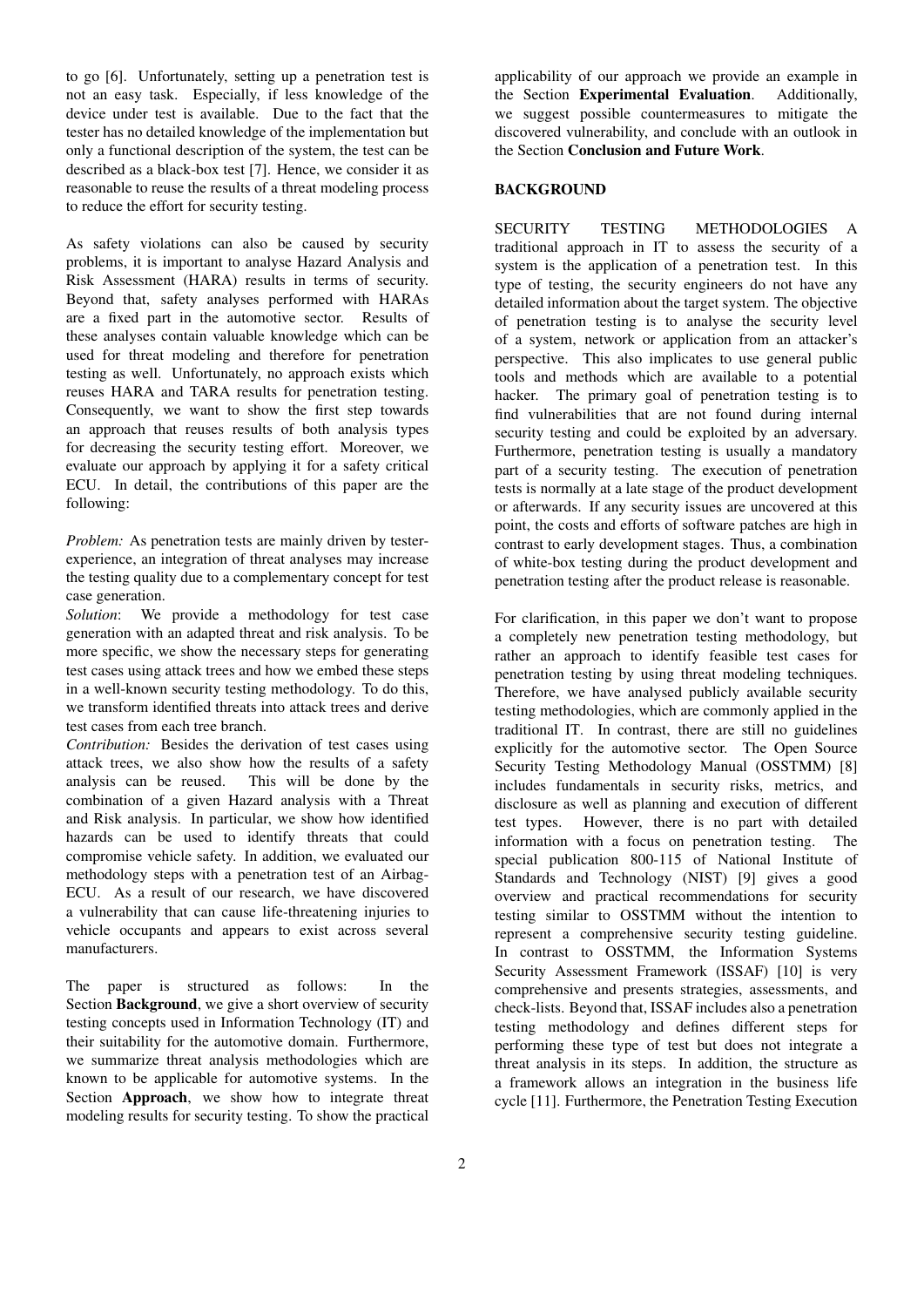Standard (PTES) [12] is a technical guideline exclusively for penetration testing. Similar to ISSAF, it contains different steps to perform a comprehensive test procedure and explains each step in detail with recommendations, which software tools can be used. Furthermore, the PTES recommends to perform a threat modeling step as the only method. Unfortunately, the standard does not suggest a specific model but rather which consistent terms should be supported by the used model. The guideline presented by the Open Web Application Security Project (OWASP) [13] can be seen as a special field for testing the security of web applications.

In summary, the analysed security testing methodologies have different characteristics relating to penetration testing. Only the PTES guideline supports the approach of threat modeling, which is fundamental part of our approach to derive test cases. As we mentioned before, PTES does not recommend a specific methodology for this step. For this reason, we depict differences between existing threat modeling methodologies in the next section relating to their applicability for Cyber-Physical-Systems (CPS) due to their special relationship between safety and security.

THREAT MODELING The concept of threat modeling is an integral part of our overall methodology and therefore we will briefly describe the existing methods for threat modeling of automotive systems in the following. We want to start with approaches explicitly recommended for the automotive sector and listed by SAE in its Cybersecurity Guidebook for Cyber-Physical Vehicle Systems (SAE J3061 [14]). The guidebook suggests to apply the Operationally Critical Threat, Asset, and Vulnerability Evaluation (OCTAVE) approach, the HEAling Vulnerabilities to ENhance Software Security and Safety (HEAVENS) [15] methodology, and the E-Safety Vehicle Intrusion Protected Applications (EVITA) [16][17] approach. OCTAVE was developed for enterprise security risk assessment. Therefore, it does not directly address specific attributes of automotive systems which makes it less meaningful to apply in the automotive domain. The HEAVENS methodology is focused on threats of the Microsoft Spoofing, Tampering, Repudiation, Information disclosure, Denial of service, Elevation of privilege (STRIDE) classification model [18][19]. Due to the fact that the scope of STRIDE is mainly on security goals, it depends on the security engineer to decide whether a threat violates the safety of a vehicle or not. This fact implies that security engineers have to be familiar with safety to decide if a threat can violate a safety goal. Lastly, EVITA uses dark-side scenarios as unintended use cases to identify possible security threats. The methodology is mainly focused on vehicle-to-vehicle connections and less on in-vehicular networks. The threat identification depends highly on the set of use cases (dark-side scenarios) whereas safety-related use cases are less in focus. As a result, threats with impact on safety can be unconsidered by using this approach. Furthermore, the classification of safety and non-safety threats is different. Hence, this can lead to an unbalanced threat assessment [20].

Besides the listed threat modeling methodologies in the Society of Automotive Engineers (SAE) guidebook, we want to mention the Hybrid Threat Modeling Method (hTMM) approach developed by a CERT division [21]. The approach combines Security Cards [22] and the persona non grata (PnG) for threat and risk identification. Especially, the provision of so-called Security Cards to guide the analyst through the brainstorming phase should be mentioned. Besides its benefit to support the analyst in the brainstorming phase, the approach does not directly focus on identification of threats that can violate the safety of the item under analysis. In conclusion, the approach is not developed to import results of a pre-performed safety analysis.

Threat Modeling Including Safety We were particularly interested in identifying test cases that can violate the safety of the vehicle. Therefore, a threat modeling methodology should be able to identify this particular threat type. To obtain a considerable number of candidates for such threat modeling methodologies, we conducted a literature survey and identified additional threat analysis methodologies which were not explicitly mentioned in the SAE guidebook. In particular, we additionally found the Security-aware Hazard and Risk Analysis Method (SAHARA) [23][24] and the Failure Mode Vulnerabilities and Effect Analysis (FMVEA) [25][26]. We decided to assign the identified methodologies to the classes of safety and security depending on their focus and according to our point of view. The resulting classification contains exclusive methods for HARA and TARA as well as a categorization for combined methodologies like HEAVENS or CORAS [27] shown in Figure 2.



Figure 2: Classification of HARA and TARA methods which were selected from the literature survey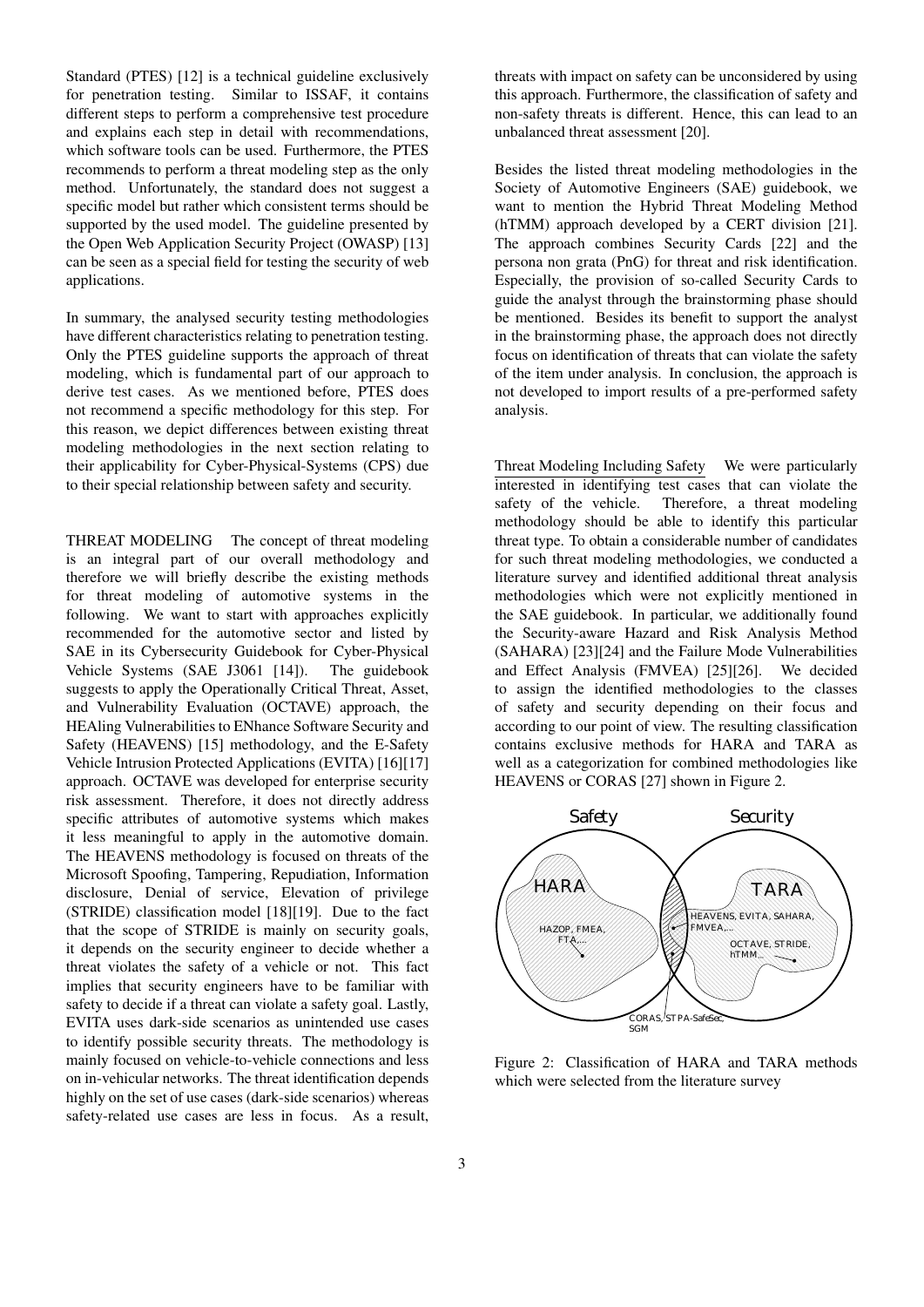Table 1: Threat analysis methodologies with regard to safety, mentioned in the automotive context

| <b>Criteria</b>                         | <b>SAHARA</b>                                                                                                                                              | <b>FMVEA</b>                                                                                                           | <b>EVITA</b>                                              | <b>HEAVENS</b>                                            |
|-----------------------------------------|------------------------------------------------------------------------------------------------------------------------------------------------------------|------------------------------------------------------------------------------------------------------------------------|-----------------------------------------------------------|-----------------------------------------------------------|
| Scope of<br>application                 | Automotive systems                                                                                                                                         | Cyber-Physical-Systems<br>(CPS)                                                                                        | Automotive systems                                        | Automotive systems                                        |
| <b>Threat modeling</b><br>approach      | <b>STRIDE</b>                                                                                                                                              | <b>STRIDE</b>                                                                                                          | Dark-side scenarios<br>with attack trees                  | <b>STRIDE</b>                                             |
| Type of safety $\&$<br>security linking | <b>Hazards</b><br>threats<br>are<br>and<br>identified<br>security<br>and<br>with<br>safety<br>threats<br>consequences are passed on<br>to safety analysts. | Failure modes and threats<br>detected in<br>parallel<br>are<br>without<br>exchange<br>any<br>between the both domains. | Only risk assessment<br>of threats in terms of<br>safety. | Only risk assessment<br>of threats in terms of<br>safety. |

HARA is a subset in the safety set shown in Figure 2 illustrating methods which are exclusively used for safety analyses. In particular, these are the Hazard and Operability Study (HAZOP), the Failure Mode and Effects Analysis (FMEA) or the Fault Tree Analysis (FTA). On the other hand, TARA methods are a subset of the security set. We made a distinction between threat modeling methods that do not address safety (OCTAVE, STRIDE and hTMM) and methodologies that address safety in specific parts, e.g. determining severity values for threats violating safety. These are in particular: HEAVENS, EVITA, SAHARA and FMVEA. Besides the distinction, if a proposed threat modeling methodology addresses safety, it was of interest at which point this is done. Therefore, we evaluated the threat modeling methodologies listed in Figure 2 with the criteria in Table 1. It was interesting to know, on which domain the proposed methods are focussed, the technique for identifying threats and especially if the methodology provides a link between safety and security.

Our analysis has shown that EVITA and HEAVENS only address safety after security threats have been identified. This is done by a safety risk value if the threat influences safety. This means that these methodologies do not explicitly focus on the threat identification regarding safety. Furthermore, both methodologies do not integrate or claim a safety analysis in their description. However, SAHARA and FMVEA have a stronger focus on safety. Both methodologies determine risk values for security threats which have a safety impact. Besides this, SAHARA claims to perform a HARA as well as a TARA in a parallel manner. In addition, the methodology examines if the identified threats can violate the safety of the vehicle and forwards identified threats to safety analysts who rate the safety impact [24]. Unfortunately, neither SAHARA nor FMVEA reuse identified failures or hazards of a safety analysis as an input for their threat analysis. This implies that the outcomes of a performed safety analysis are not used for threat identification. Thus, it depends on the security engineer to decide if a threat is safety-critical or not. As a result, security engineers must have safety knowledge.

Methodologies from other domains like Information and Communication Technology (ICT) provide the capability to reuse results of a perform safety analysis. A holistic overview of such approaches is given by the researchers Friedberg et al. [28]. They provide a survey of research papers for combined safety and security analyses which can be selected for CPSs. Friedberg et al. list different approaches classified in two categories: generic and model-based approaches. The latter are subdivided into graphical and non-graphical approaches. As part of the evaluated methods we want to mention the CORAS [27] approach and STPA-sec [29] with the extension STPA-SafeSec [30]. These methodologies suggest performing a hazard analysis followed by a security threat analysis. This makes it possible to include and reuse results of safety analyses. Furthermore, the methods can be applied in an early development phase which offers advantages for early design decisions. For the analysis, CORAS uses UML models and STPA-SafeSec use control loops with component layer diagrams to identify security constraints [30]. Both approaches meet most of our demands for a combined safety and security method. But they are rather complex and not easy to integrate into existent safety analyses due to the fact that they require specific method steps. As a result, we decided to use another approach for a combined safety and security analysis that can be easily integrated into existing safety analyses while also achieving a link between safety and security. The method is called Security Guide-word Method (SGM) and will be described in the next section.

Threat Modeling Using the Security Guide-word Method

In this section, we give an overview of our previous presented approach [31] for combining safety and security analyses by reason of reusing this method as a component for our security testing approach. The approach reuses identified hazards as an input for the threat analysis without changing the typical safety analysis steps (see Figure 4) and can be easily integrated into established safety and security processes presented in Figure 3. We recommend our method to safety engineers as it enables them to identify threats that can impair vehicle safety.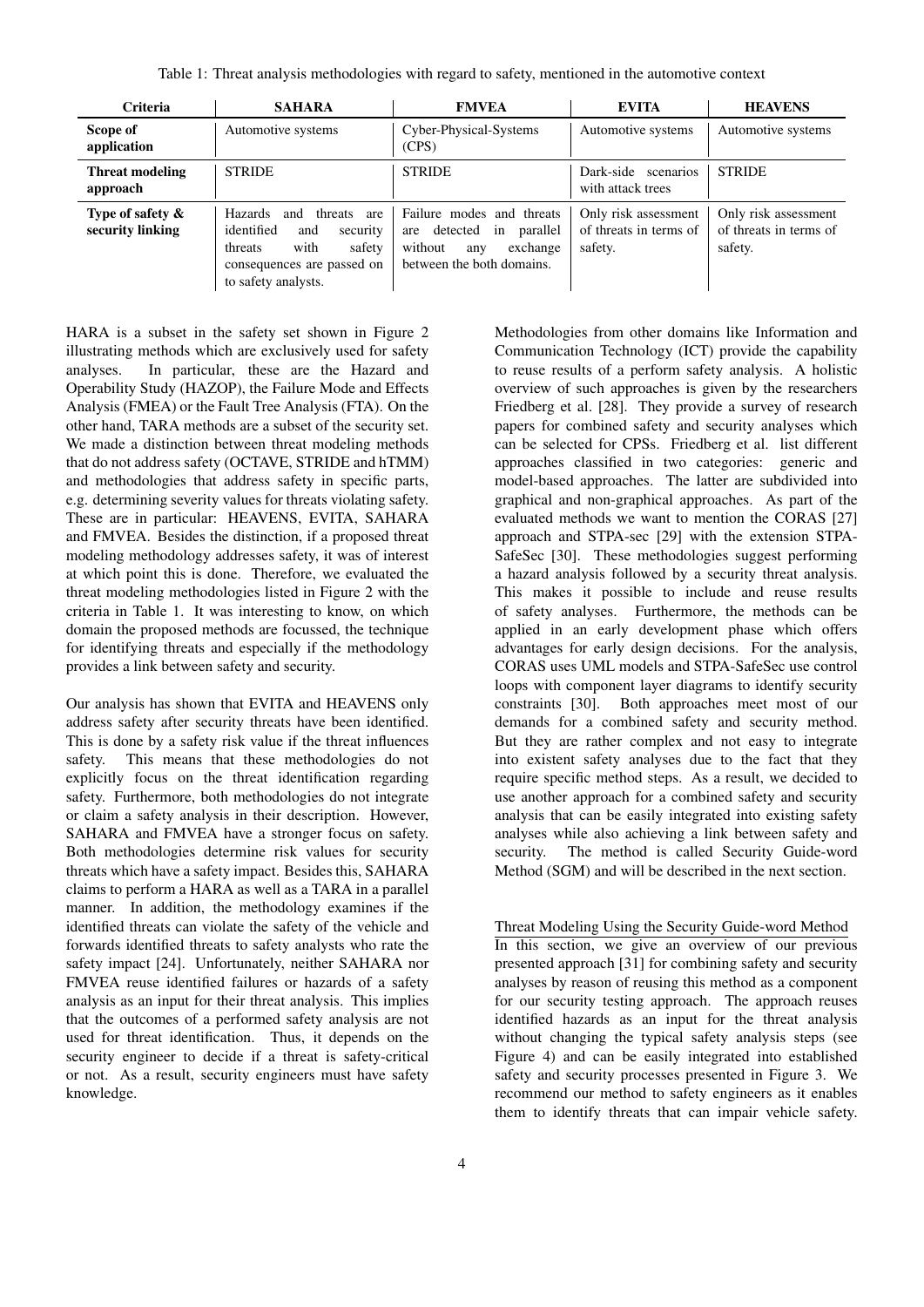

Figure 3: Common steps for safety and security analyses with the SGM extension to reuse safety results

For this purpose, we extend the typical safety analysis process with our approach as an intermediate step, which is shown in Figure 3 by the dashed box. The analyst is guided through the brainstorming phase using guide-words and a template (see Table 2) to achieve a structured threat identification. The use of guide-words was originally introduced by HAZOP for functional safety analysis and in compliance with ISO 26262. HAZOP was then extended by the researchers Rune et al. [32][33] for security, whereupon we extended the approach to reuse the results of a safety analysis to identify threats. In particular, we derive threats from the identified hazards violating the safety of the vehicle. We call this method the SGM and we demonstrated the applicability of the method by means of an experimental evaluation with safety and security engineers [31].

We want to point out that SGM is actually only focused on security threats which can violate safety goals. We consider this as reasonable due to the negative consequences that safety violations can cause. Furthermore, manufacturers are committed to performing a safety analysis and therefore they should look for security threats which influence safety goals. Currently, assets like confidentiality or repudiation are not directly addressed and therefore they should be addressed by using one of the listed threat methodologies above, e.g. STRIDE or hTMM.

To illustrate the embedding of our SGM method in the established process of a safety analysis according to ISO 26262, the individual steps are shown in Figure 4 whereas Step 5 presents an additional step based on our SGM approach. The method receives hazards as input, which were identified in the steps before. To systematically derive threats that can violate safety goals, we use each identified hazard with a set of guide-words, done as in HAZOP. For this, we provide a template which supports the structured threat analysis, shown in Table 2. After finishing this step, the safety analysis continues with



Figure 4: General safety analysis steps according to ISO 26262 complemented with the steps for the SGM [31] which is represented by the dashed boxes.

determining risk values for each hazard, presented by step 6 in Figure 4. Lastly, we take over the severity values of step 6 and use them as one parameter for determining risk values for threats identified with SGM.

|  |  | Table 2: SGM template. |
|--|--|------------------------|
|--|--|------------------------|

| Hazard | can be<br>triggered<br>by | name of<br>message<br>or<br>function | for<br>component<br>or system | entry<br>point |
|--------|---------------------------|--------------------------------------|-------------------------------|----------------|
| H      |                           |                                      |                               | C)             |

The template in Table 2 requires a hazard in column 1 which was identified in the safety analysis (HARA). In column 2 one security guide-word is required from the set: *disclosure of information*, *disconnection of ECU*, *delay of message or signal*, *deletion of message or signal*, *stopping of ECU*, *triggering of (diagnostic) function*, *insertion of message or signal*, *reset of ECU*, *manipulation of message or signal* and lastly *manipulation of firmware*.

Furthermore, in column 3 the analyst writes down the name of the message or function which will be the objective of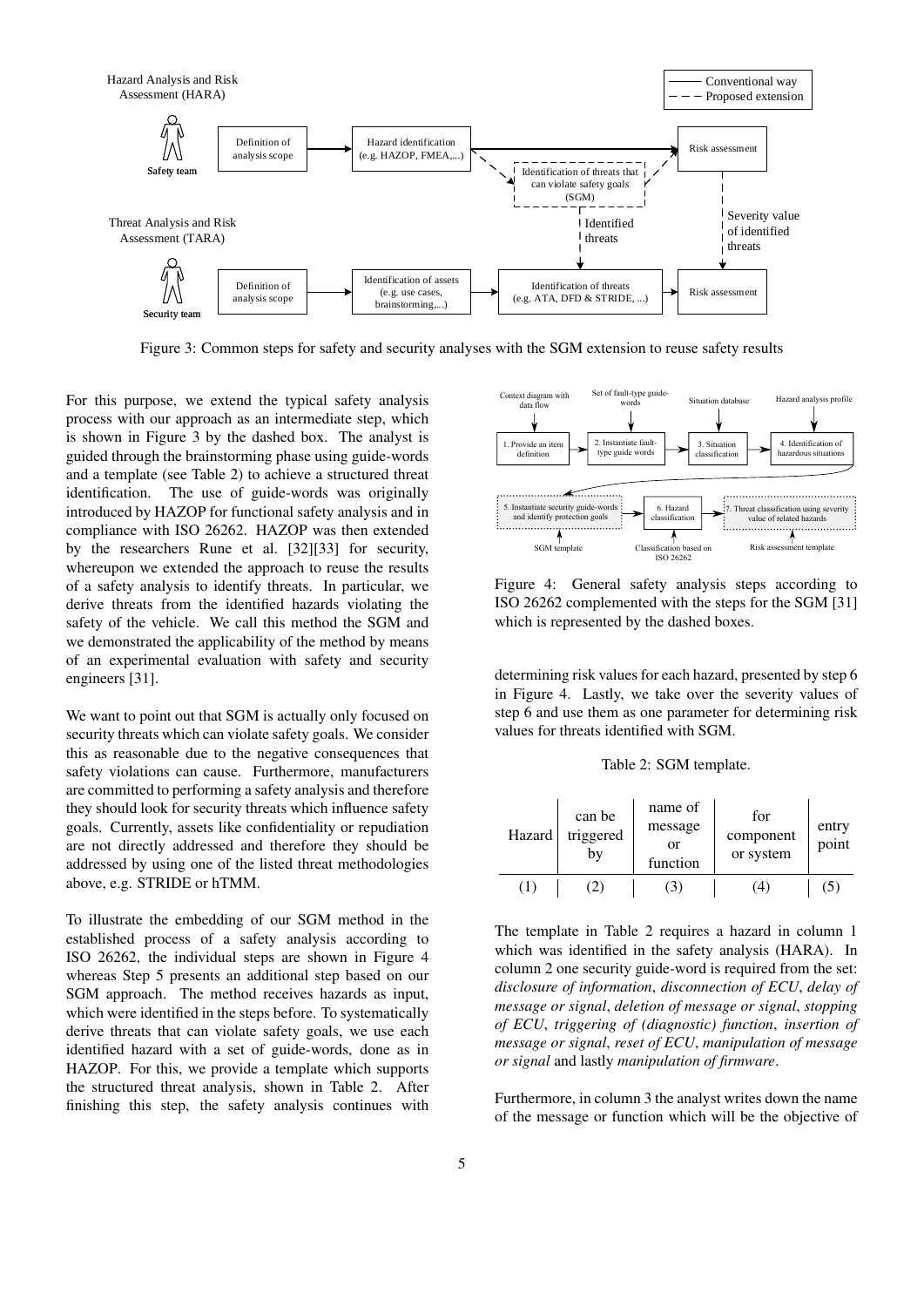the security incident. To obtain more information about the identified threat, column 4 and 5 are implemented in the template. Column 4 represents the name of the component or system that will potentially be under attack. The last column in the given template records the point of entry, where the attack could potentially start. As an example, for the manipulation of a message transmitted over Controller Area Network (CAN), the attacker needs access to CAN. Hence, the analyst would write down *CAN* in column 5. We consider it as reasonable that safety analysts can generate a great contribution to threat modeling by applying SGM. This is partly explained by the fact that safety analysts obtained a lot of knowledge during their safety analysis that can be reused for security, e.g. the item definition or highlevel architecture. This hypothesis seems to be confirmed by an evaluation we performed with safety and security engineers [31][34]. As a last step of the HARA based threat modeling part, we suggest transferring the identified threats to security engineers for further evaluation which can be seen in the lower part of Figure 3.

# APPROACH

As we have already explained, the suggested approach can be used in the scenario of internal and external testing related to Figure 1. In this work, we will explain the steps of our approach for external testing and therefore as a penetration testing scenario. This can be explained by the fact that the external and black-box scenario is typically defined for no or little knowledge about the device under test. Consequently, this scenario represents the more difficult scenario of both.

The main goal of our approach is to provide a guideline for security testers and if possible to reduce the testing effort for the security testing by reusing existing analysis results. The steps suggested in Figure 5 are in accordance with the PTES standard, as we consider this penetration testing methodology as suitable for automotive systems by including a threat modeling step exclusively. Therefore, the upper part of Figure 5 show the original steps of PTES and the lower part represents the steps we modified. As with PTES, Step 1 is representing the intelligence gathering phase, we recommend collecting as much knowledge about the device under test as possible. Step 2 then recommends performing a hazard and threat analysis as described in Section Threat Modeling Using the Security Guideword Method, to identify security aspects which should be tested. We would like to point out that the execution of a HARA and TARA in Step 2 can be considered as optional if they were already performed in an early product development phase (internal testing scenario). In contrast, this means that additional effort is only generated in the external testing scenario. However, we consider this effort to be very helpful, as it allows the tester to gain a better understanding of the black-box device.



Figure 5: Method steps for deriving test cases with hazard and threat analyses in addition to the PTES phases

It was crucial that we did not change the original steps of PTES but adjust them for integration of our approach. Thus, the following sections will show how our approach can be integrated into the phases *Intelligence Gathering* and *Threat Modeling* of the PTES methodology. In addition, Figure 6 shows the sequence and the required subtasks from Step 2 out of Figure 5. The generic sequence starts with a safety analysis and ends with the derivation of test cases based on the threat modeling results represented by Step 2.4.



Figure 6: Detailed description of Step 2 of Figure 5 which shows the sequence for deriving test cases based on HARA and TARA results using attack trees.

As a first step, we recommend performing a safety analysis (HARA) with SGM shown with Step 2.1 in Figure 6. The input is a functional description of the device under test. As output, we receive a list of security threats which can violate the safety of the vehicle. Based on this a threat analysis in Step 2.2 is performed. In particular, threats identified with SGM represent the class of threats that can violate the safety of the vehicle. Additional information about the device under test should be added to this step. In particular, all relevant information gathered in the intelligence gathering phase which will be explained in the following.

For common threat classification, we additionally provide a mapping between the SGM and STRIDE terminology [18] in the Appendix. With regard to the terminology of an unintentional event, we use the expression *threat*, which can cause an attack to trigger an undesired event.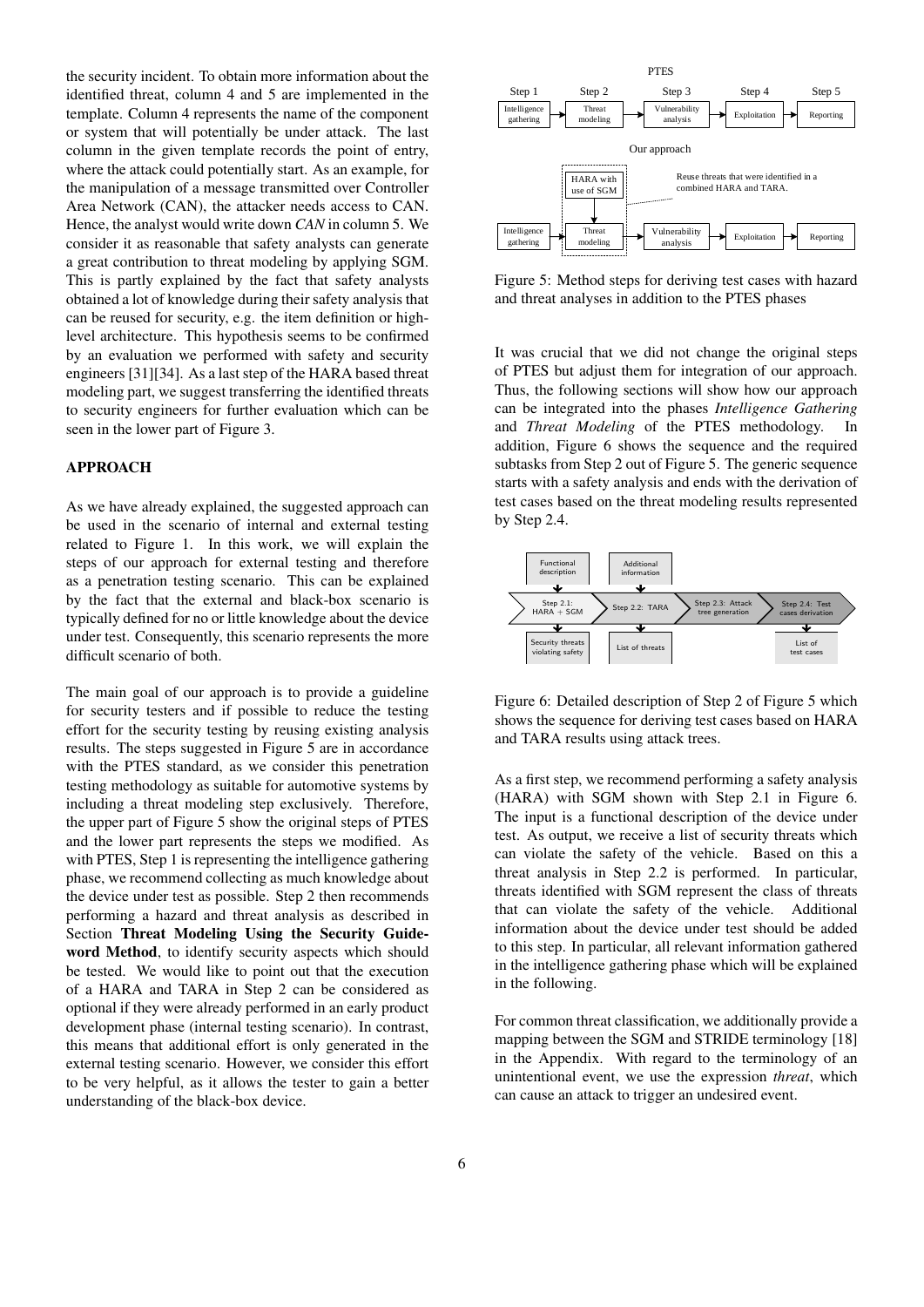INTELLIGENCE GATHERING The information gathering phase is the first and most important step of the whole method. All further steps are based on this. The objective of the phase is to collect as much knowledge of the device under test as possible. Due to the fact that we have focussed on the external test scenario in this paper, we want to point out that this step in the internal test scenario requires the collection and analysis of existing development documents in regard to security. However, in the black-box scenario, this phase involves collecting information from public sources like product, technical or functional descriptions. In addition to these sources of information, international standards also provide useful details about the test candidate for the derivation of test cases. This applies in particular to the automotive sector by means of the extensive standardization of electronic components. Additionally, we consider it as reasonable to further focus on the following points:

- Is there a high-level architecture of the device under test available?
- Can we determine a general overview of the communication of the device under test?
- Does the device under test provide diagnostic functionality?
- Are there external interfaces, e.g. On-board Diagnostics (OBD)-Port, connected with the device under test?

Thus, it is often possible to reconstruct a high-level architecture of the device under test. IIn particular, how the device is embedded in bus systems and how it is connected to actuators or other electronic components. At first glance, this appears to be a challenge, but automotive architectures usually differ only slightly from one to next generation. Therefore, previous architectures can be often reused to gather the desired information. Moreover, we consider it as reasonable to identify how the item communicates with its environment. Therefore, tools which are able to record or send bus messages can be used [35]. In addition, scanning the environment for possible communication partners opens up the possibility to specifically manipulate the device under test. For example, this can be done with a port scanner [36]. Beyond that analysing and simulating of specified communication is an important step to get an ECU in the normal operation mode, due to the fact that ECUs typically do not operate, if the expected communication behaviour is not available. Furthermore, it makes sense to check whether the ECU possesses diagnostic functionality. If this is the case a high probability exists that the ECU can be accessed over the OBD-Port by sending diagnostic messages. From our point of view, the OBD-Port is usually a good starting point for additional information gathering.

THREAT MODELING USING HARA AND TARA In addition to the publicly available information sources mentioned before, the outcome of a performed threat analysis increase the knowledge of the device under test. Whereas in the internal testing scenario, a threat analysis is carried out in an early stage of the product development phase, in the external scenario it is explicitly performed to increase the knowledge of the device that is presenting itself as a black-box to the tester. To be more precise, the first option results in the highest knowledge level due to the fact that a threat analysis in an early product development phase is done by the manufacturer with a deep understanding of the device under test. In the second scenario, a safety and threat analysis is exclusively performed by the external tester to increase the knowledge level of the device under test. Therefore, information collected in the intelligence gathering phase is a valuable input for the safety analysis followed by a threat analysis. As an example, the functional description derived from publicly available documents is a useful input.

ATTACK TREE GENERATION In Step 2.3 of Figure 6, we perform each identified threat to create attack trees. Dependent on the type of the selected threat modeling method (STRIDE, attack trees, etc.), attack trees can be taken over directly or have to be generated in this step. In the case of creating attack trees, we want to present a general attack tree in Figure 7. The root of the tree represents the threat identified in Step 2.2 and each node below represents a conceivable intermediate attack step.



Figure 7: General attack tree with one root, three intermediate nodes, and three leaf nodes. Whereby the first two nodes have an *AND* conjunction and the other nodes an *OR* conjunction. Leaf nodes are described with the Confidentiality, Integrity, Availability and Authenticity (CIA(A)) nomenclature.

The presented tree uses the logical conjunctions *OR* and *AND* to describe the conditions which have to be met. Whereby the conjunction *AND* is represented by a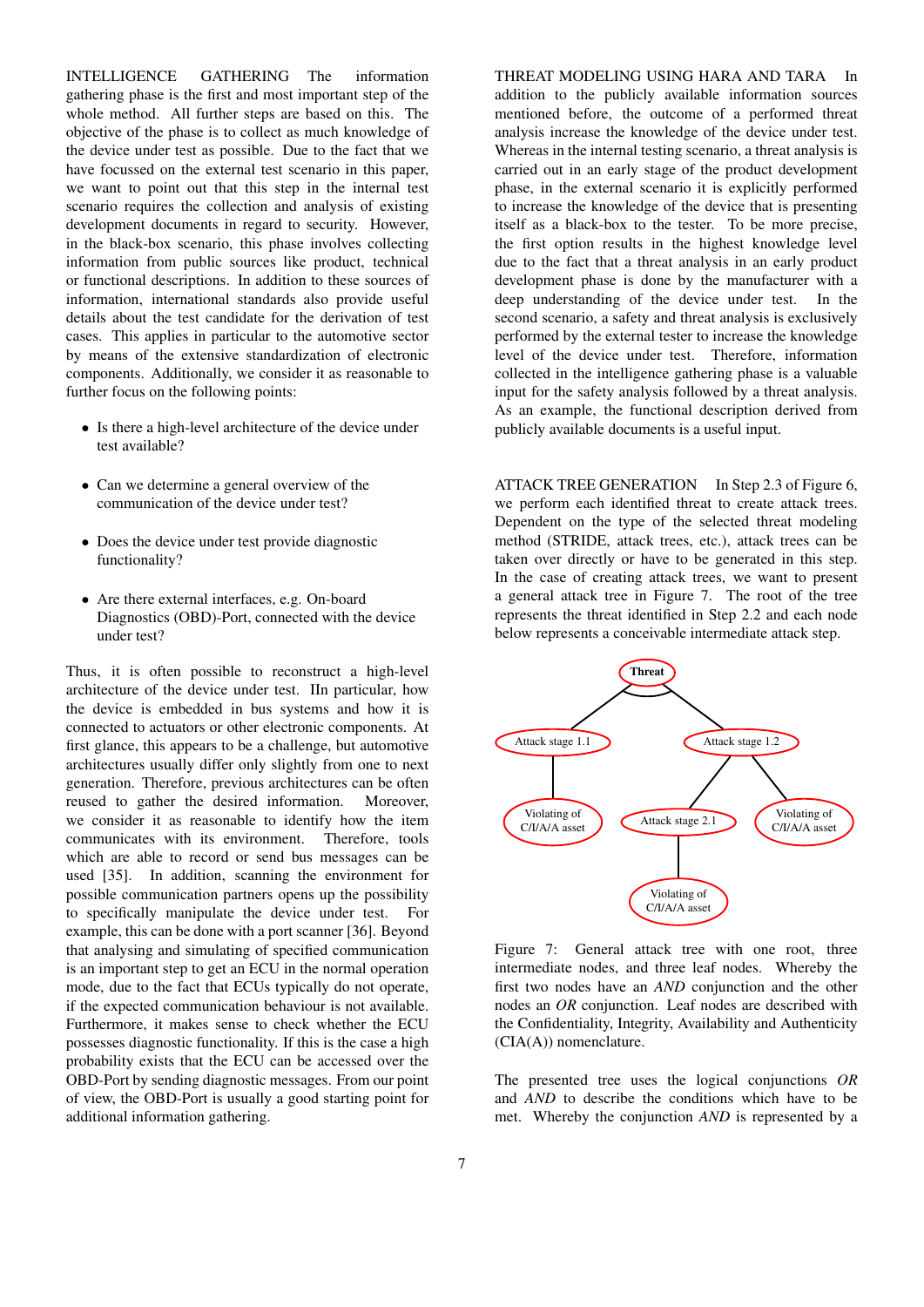semicircle between all nodes which have to be successfully exploited at the same time to reach the parent node. This is obviously done with the nodes *Attack Stage 1.1* and *Attack Stage 1.2* in Figure 7. The other nodes in the tree have an *OR* conjunction which means only one node has to be successfully exploited to reach the parent. By this, the assumed feasibility of an attack can be determined through its child nodes. Therefore, a scenario linked to the requirements with an *OR* is generally easier to achieve then an *AND* conjunction. We would like to emphasize that each branch of the tree in Figure 7 ends with a leaf node. These nodes are representing the violated information assets related to the CIA(A) triad and will further support the derivation of test cases which will be explained in the next section.

DERIVATION OF TEST CASES With the results of Step 2.3 in Figure 6, we can start to derive test cases. Therefore, we use each branch of the created attack tree. In particular, we follow the selected path starting in the root element and ending in a leaf node. To be more precise, for each attack stage we are able to specify the test case related to the violated information assets represented by the leaf node. As an example, we perform the left branch of the attack tree in Figure 9. The threat *Unintended airbag deployment* can be initiated with the attack vector *Triggering of function airbag deployment*. Broken down to the CIA(A) assets this is equal to a violation of the authenticity and integrity of a diagnostic message. Based on this information, we can derive the test case: *Try to violate the authenticity and integrity of the diagnostic message used for airbag deployment*. In this way, we use each path in the tree and derive the corresponding test case for each intermediate node based on its leaf node.

### EXPERIMENTAL EVALUATION

We evaluated our approach by a penetration test for a Pyrotechnic Control Unit (PCU), which controls the pyrotechnic charges in a vehicle, e.g. airbags, battery clamps, belt tensioners, etc. We chose this control unit due to the fact that to this time no attack against an Airbag-ECU was known. In addition, we have already been successful on other ECUs by manipulating safety-relevant control devices such as the engine-ECU or the brakes. Moreover, we passed through each step of our approach beginning with the intelligence gathering part followed by a threat modeling with the outcomes of a performed HARA. The penetration test was performed without knowledge of the source code or the CAN communication matrix, which reflects our mentioned division into a black-box scenario.

INTELLIGENCE GATHERING OF THE PCU As described in the approach before, we started with the intelligence gathering as the first phase of the penetration testing procedure. Therefore, we read up on the operating mode of the Airbag-ECU (also referred to as PCUs) and how this functionality is typically implemented to get a comprehensive understanding of PCUs. However, the found sources were mostly from a technical and safety point of view, lacking the discussion of integrated security measures. From the point of view of a penetration tester, the general structure of a PCU proved to be very challenging to discover a vulnerability. By relying on multiple signal sources, e.g. hard-wired sensors, integrated sensor in the PCU itself and information acquired from bus messages, manipulating signals able to pass a plausibility check was considered to be very difficult. Moreover, without the availability of the source code, the logical conjunctions of these plausibility checks represent an additional challenge for the tester. During the study of International Organization for Standardization (ISO) standards 14229 [37] and 26021 [38], it was discovered, that some PCUs support a End-of-life (EOL) deployment based on Unified Diagnostic Services (UDS) [37], to aid in the recycling process of automobiles. Although standards are not available free-of-charge, they can be bought from the ISO in digital or printed form.

High-Level Architecture of the PCU After analysing the publicly available information, we reconstructed the connectivity of the target. This overview and the later performed threat analysis helped us in identifying possible *attack vectors*. As shown in Figure 8, the component is connected to an automotive bus system via an end-to-end connection.



Figure 8: Assumed high-level architecture of device under test

Furthermore, it shows the device under test (PCU) is connected via CAN to the Central Gateway (CGW). There are two different internal signal paths for communicating with the PCU either over the CGW or directly by physical access to the *CAN\_2* wires between CGW and PCU. In addition, an external communication can be established via the OBD-Port by using the *Diagnostic CAN*, which is connected to the gateway. Furthermore, the PCU has two additional connections, one for receiving data from crash sensors (*Crash Signals*) as well as the Additional Communication Line (ACL). The ACL is a link between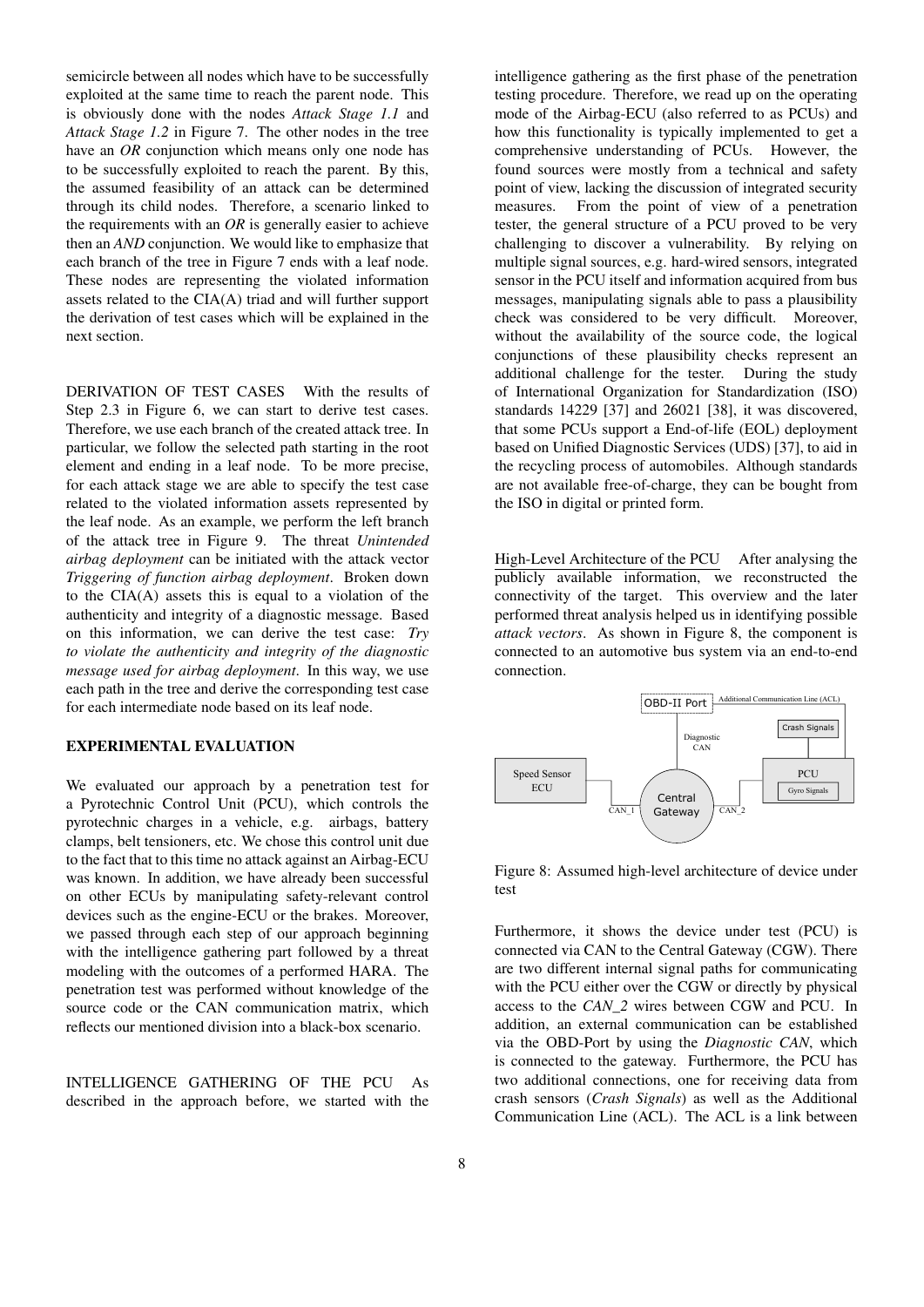PCU and OBD-Port. The connection is intended as an additional communication line in besides to the CAN communication. Manufacturers can use this additional communication to adapt the EOL detonation process to their needs [38]. To clarify, both connections are hardwired in the physical sense, but we are going to refer to the end-to-end connections as hard-wired signals in this work.

THREAT MODELING FOR THE PCU We performed a safety analysis for the selected device (PCU) and its definition, shown in Figure 8. As a result, we identified several hazards with the HAZOP approach and ranked *Unintended airbag deployment* as well as *Unintended prevention of airbag deployment* as the most critical hazards. After a discussion with safety engineers, we decided to focus on *Unintended airbag deployment* due to its high probability to injure passengers. Consequently, we applied the SGM approach as suggested in Figure 6 and were able to identify several threats, which could probably cause a deployment of charges. For reason of presentation, we present only the following threats and how we used them further.

- 1. Unintended airbag deployment can be triggered by triggering of (diagnostic) function *airbag deployment*.
- 2. Unintended airbag deployment can be triggered by manipulation of message *diagnostic message*.
- 3. Unintended airbag deployment can be triggered by manipulation of message *crash message*.

The first threat describes an unauthorized activation of a standard or diagnostic function of the PCU. For clarification, a standard function, in our view, is a function which is implemented in a way to run during normal operation, e.g. triggering airbags after an accident. The other type of function (diagnostic function) is implemented to support technicians in workshops to solve problems during repairs. This type of function has shown a high probability to get exploited in the last years [39]. Besides this, Threat 1 has a high probability to be existent in our device under test, since almost all ECUs controlling actuators possess functions for self-diagnostics. Besides the unauthorized activation of a diagnostic function, it is possible to manipulate a message which is used by a diagnostic function. This case is represented by Threat 2 and can result in an undefined behaviour leading to airbag detonation as well. Lastly, Threat 3 describes the manipulation of a message which contains the information about accident detection. For example, such messages are typically sent by intelligent crash sensors to the Airbag-ECU.

ATTACK TREE GENERATION FOR THE PCU As proposed by our approach, we generate attack trees for

the identified threats. Therefore, we take the first part of the threat as the root of our attack tree shown in Figure 9. In particular, for Threat 1 this is *Unintended airbag deployment*. Then, we use the second part of the threat description to create the next lower level in the tree below the root. Lastly, we define the leaves of the tree by the information assets that are violated. To do so, we use column 2 of Table 4, filled out with the information assets in relation to each SGM guide-word. For Threat 1 and guide-word *triggering*, we take over the information assets authenticity and integrity.

DERIVATION OF TEST CASES FOR THE PCU For the derivation of the test cases, we used the tree shown in Figure 9. Here the selected threat and the different attack levels executed by an attacker can be derived. Furthermore, the relevant information assets are identified, i.e. the authenticity and integrity of diagnostic messages or the integrity of environmental perception of a crash message for the airbag system. For faking an accident situation, we assumed the manipulation of sensor data represented by the upper right path in the attack tree. However, this means that all three signal sources must be manipulated simultaneously. We assumed this preconditions as essential due to the fact that in PCUs plausibility checks are implemented to prevent an unintended airbag deployment by faulty signal sources. This assumption was additionally supported by a common practice of integrating plausibility checks in functional safety concepts.

Consequently, we used each path in the attack tree for the derivation of individual test cases. In particular, as a first test case, we derived: *Try to violate the authenticity and integrity of the diagnostic message used for airbag deployment*. One example for this is the replay of a message, which was recorded during a diagnostic session between PCU and diagnostic tester. Performing the second path of the tree, we derived: *Try to manipulate the payload of messages which are used in the diagnostic session*. For the manipulation of payloads, we simply tried all possible combinations on binary level. Lastly, the third path in the tree leads to the test case: *Try to fake crash situation by manipulating crash signals or message*. As we knew that for this case we would have to manipulate three different signal sources, we concluded that this path should be the most difficult one.

Regarding the question which test case should be performed first, we ranked them by the length of each branch in the tree and the number of information assets to be violated. Hence, we started with the first branch in the attack tree, followed by the second and third branch in Figure 9.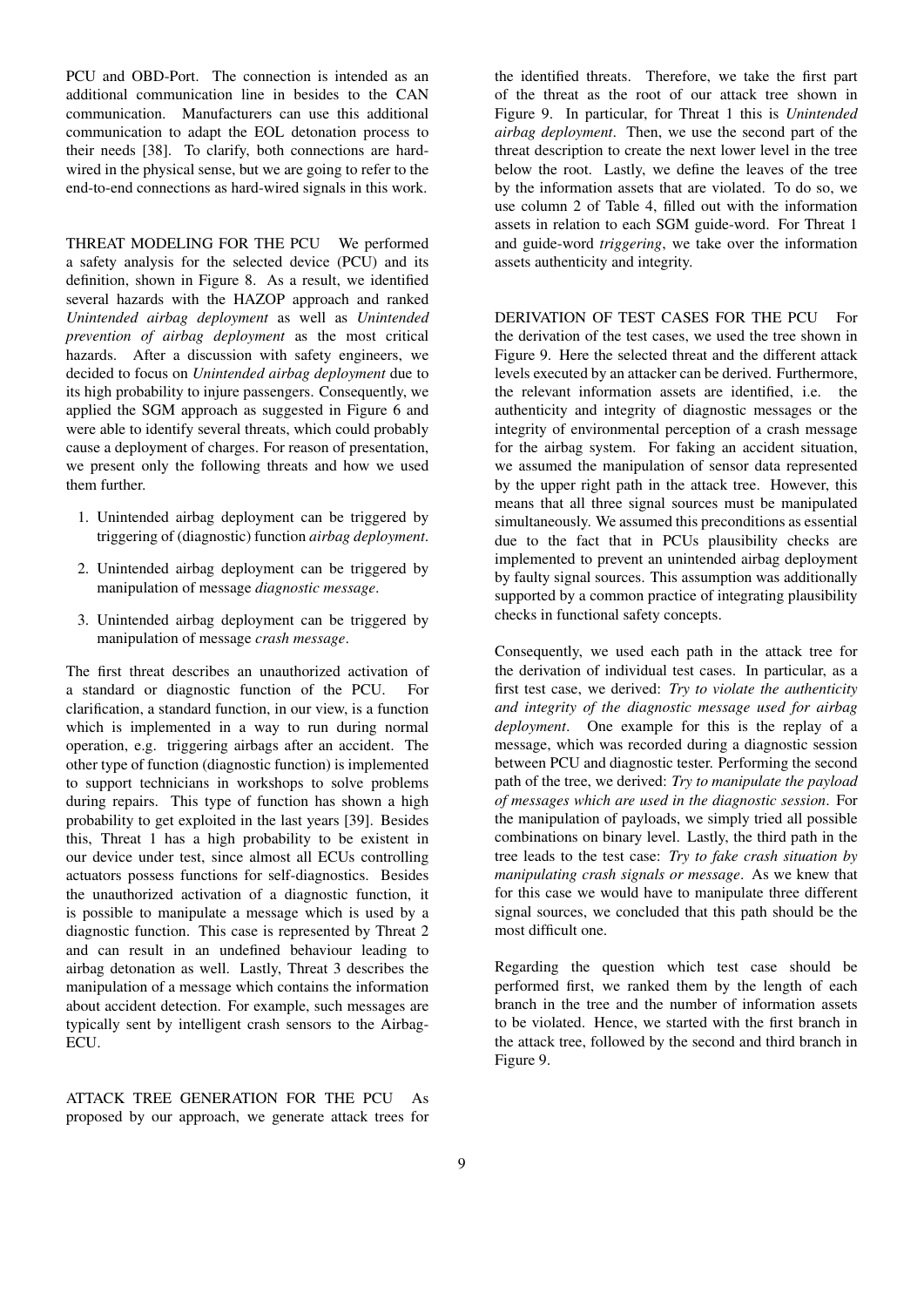

Figure 9: Attack tree for the threat *"'Unintended airbag deployment"'* using SGM nomenclature

EXPLOITING OF IDENTIFIED VULNERABILITIES In this section, we want to show how we performed the selected test cases in our penetration test. Due to the length of this paper, we will show the procedure using the threat *Unintended airbag deployment can be triggered by triggering of (diagnostic) function airbag deployment* as an example. Hereby the threat is represented by the left branch of the attack tree in Figure 9. The related test case for this threat is *Try to violate the authenticity and integrity of the diagnostic message used for airbag deployment*. In combination with the knowledge collected in the intelligence gathering phase and the reference to the EOL standard, we decided on trying to gain unauthorized access to diagnostic based EOL functionality.

Identification of Vulnerable Vehicles In a first step, we had to check the implementation of the EOL capability according to the ISO standard. Therefore, a diagnostic scan (UDS) on the test vehicles was performed. The standard mandates that the first Airbag-ECU inside a vehicle listens and replies to diagnostic requests (UDS) with the CAN ID shown in Table 3. This is the so-called fixed-address and enables us to directly identify if an Airbag-ECU (PCU) has implemented the relevant EOL standard.

Table 3: CAN IDs for communication with fixed-address PCU regarding the airbag standard [38]

|          | 11 bit CAN ID | 29 bit CAN ID |
|----------|---------------|---------------|
| Request  | 0x7F1         | 0x18DA53F1    |
| Response | 0x7F9         | 0x18DAF153    |

In the case that a vehicle contains more than one airbag unit, the CAN IDs of the other units can be requested via a diagnostic service reached from the first Airbag-ECU (fixed-address PCU). If a PCU does not respond to the sent messages, it can be assumed directly that the EOL standard has not been implemented.

Test Bench for Penetration Testing After the EOL functionality in a vehicle was discovered, we purchased the built-in PCU as a replacement part and developed a test bench. We did not want to launch a penetration test on a real vehicle, as unintentional deployment of airbags can be very dangerous. The test bench is shown in Figure 10.



Figure 10: Schematic layout of the developed testbench

The setup consists the PCU, which is connected to a Linux machine via a USB-to-CAN adapter. The Linux machine runs the scripts to perform the penetration test and was additionally used for documentation purposes. Furthermore, we connected a microcontroller (interrupt based) and an oscilloscope to all outputs pins of the PCU to detect the voltage pulse which triggers the charges to detonate. This setup enabled us an independent and automatic execution of test cases without the need for a constant supervision.

Exploitation For our penetration test, we performed the above-mentioned test case. In particular, an unauthorized activation of the diagnostic functionality for the end of life detonation. To do so, we used the information given by the EOL standard, which describes how a tool, called Pyrotechnic Device Deployment Tool (PDT), must be implemented to allow recycling companies the deployment of pyrotechnic charges inside of compatible vehicles. As the standard describes deployment via CAN only and other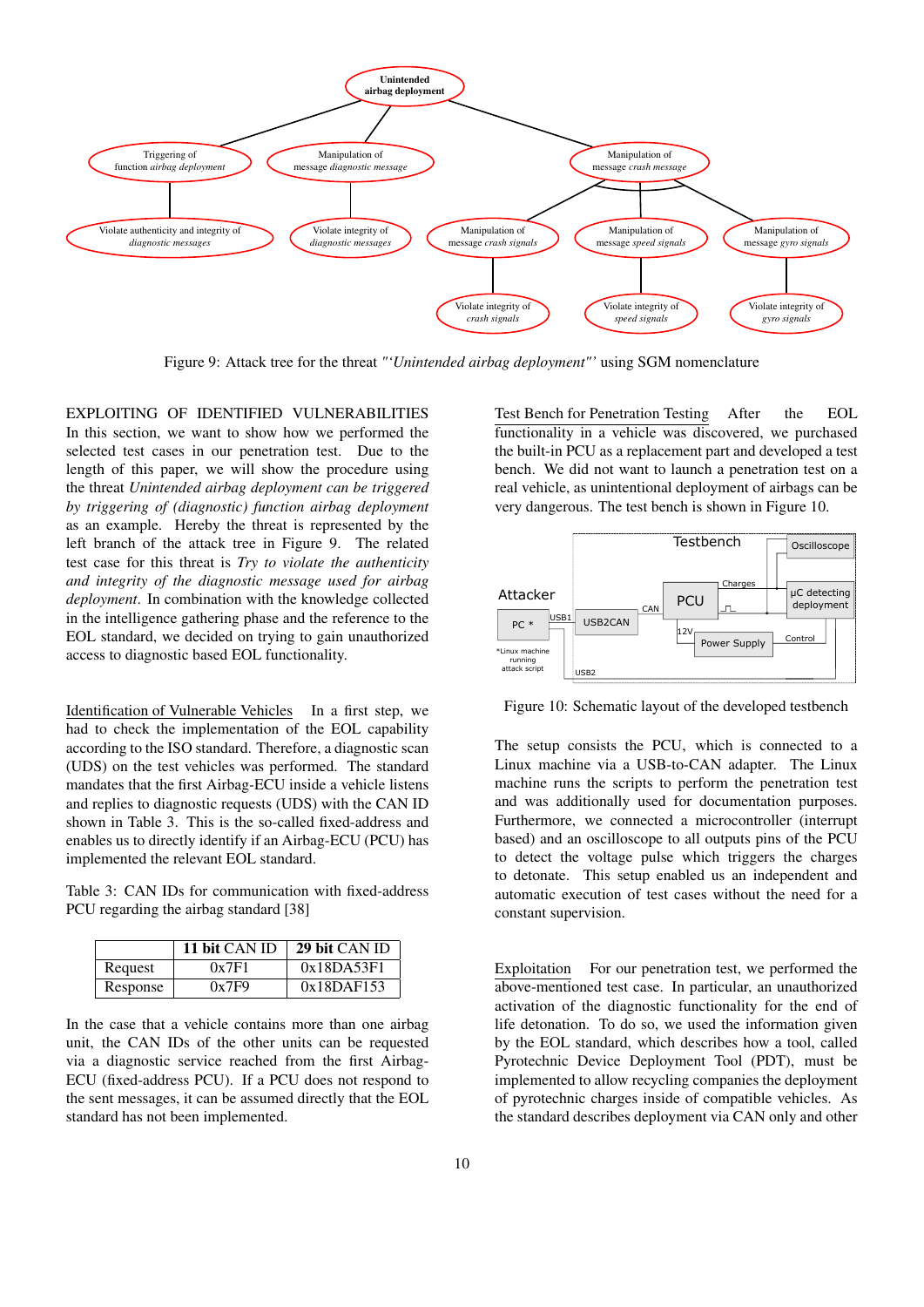methods including an additional wired connection (ACL), a target without that additional connection was selected.

Our way to exploit the selected PCU is described by seven steps and is shown in Figure 11. The steps are based on the deployment of airbags via UDS which can be extracted from the ISO 26021 standard.



Figure 11: The steps performed during the penetration test, based on the flowchart according to the ISO standard 26021 [38]

- In Step 1, we used the *Read Data By Identifier* service to retrieve information from the target. This provided us with valuable information, e.g. the amount of PCUs inside the vehicle. It shall be noted, that none of the vehicles tested during the research phase was using more than one PCU.
- In Step 2, we would have been able to use the *Write Data By Identifier* service to store information,

e.g. the date of deployment inside the PCU or data about the individual performing the recycling deployment. With our penetration tests simulating a malicious attack, we decided to not use this function, as it is highly unlikely that someone would want to leave intentional traces of a malicious deployment. Moreover, this step proved to be unnecessary for the execution of the next steps.

- In Step 3, we used the *Read Data By Identifier* service in the same way as described in Step 1. However, the response to this request was usually the longest, as it does not only include the type of all *loops* but their current status as well. Besides helping us in setting up the attack this enabled us to gather additional information during the whole experiment, as we could determine what changes to the test-bench made the internal status codes switch.
- Step 4, was our first challenge, as we had to use the *Diagnostic Session Control* service to unlock enhanced diagnostic functionality by switching into a *Safety System Diagnostic Session*. The target requires certain conditions to be met, in order to allow switching into this diagnostic session. These conditions were not immediately clear. While certain Negative Response Codes (NRCs) [37] are helpful, e.g. *RPM too high*, it was observed that most of the time PCUs used the NRC *conditions not correct*, leaving us with no hint what may have caused the rejection of the request. By changing the physical signals and bus simulation playback according to the NRC combined with scenarios that made sense for the vehicle state during a recycling deployment we found working boundary conditions. Based on those we were able to further modify the boundary conditions to find the most dangerous, although working, combination of vehicle state values. Contrary to the *Default Diagnostic Session*, this session requires the cyclic transmission of a *Diagnostic Tester Present* message in order to prevent a timeout.
- In Step 5, the *Security Access* service protected the access to specific functions. To ensure that a diagnostic tester is authorized to access these functions, it uses a *challenge-response* procedure. Because we had no knowledge of the used algorithm we acquired multiple seeds for analysis and implemented the possibility to enter the key by hand or with an automatic calculation. After determining the correct algorithm, the calculation was implemented in our tool to automate the attack as much as possible.
- In Step 6, we were able to use the *Routine Control* service to execute the Scrapping Program Module Loader (SPL). The SPL makes the Scrapping Program Module (SPM) executable by converting it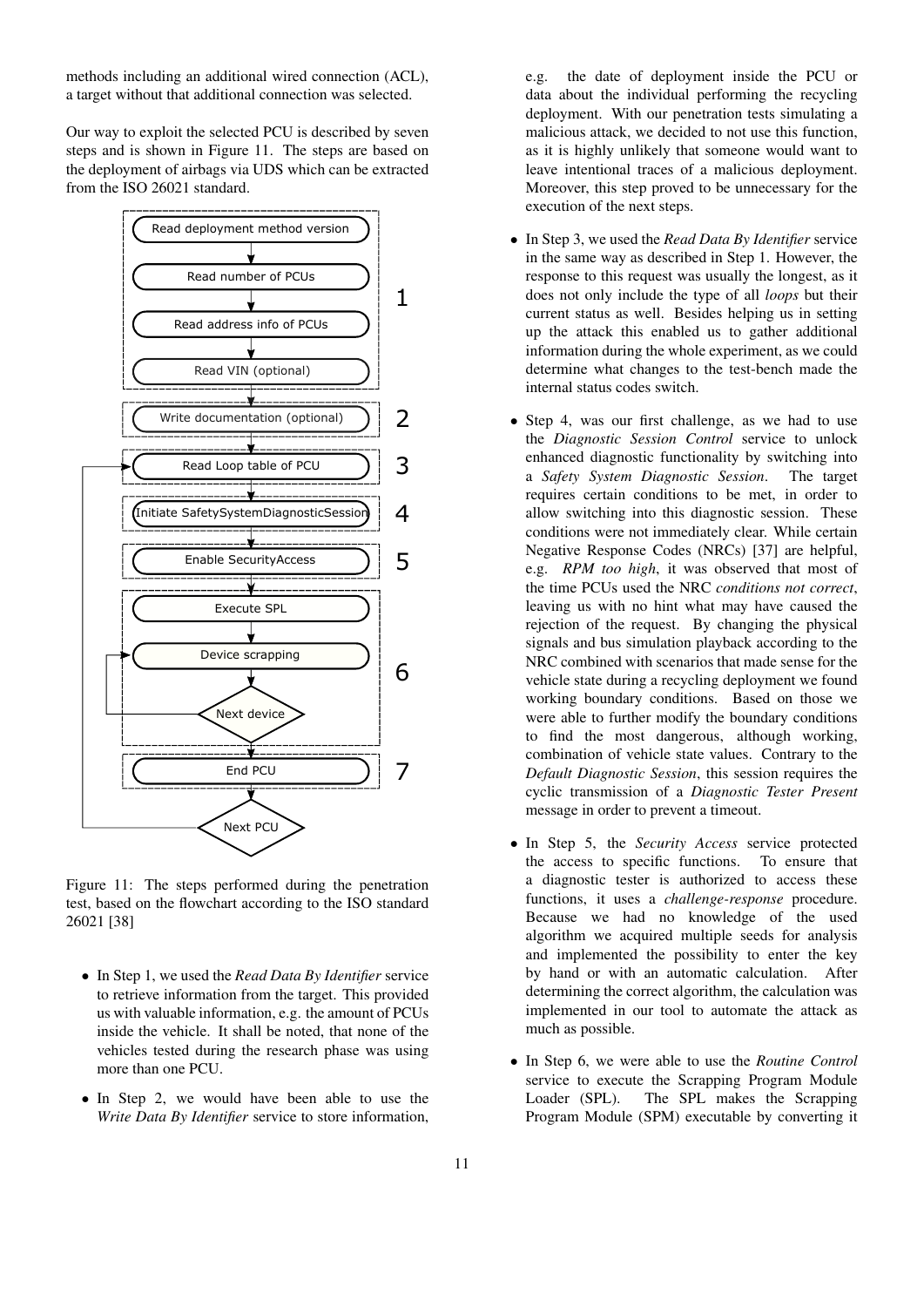in executable code and moving it into the PCU's RAM. Without these two steps a deployment using this attack vector is not possible. After successfully performing these preparations we used the *Routine Control* service for the third time to deploy a specific charge. This specific charge is selected via sending the *loop ID* in the 5th byte of the *Routine Control* message. In case more than one pyrotechnic charge is available for deployment, the message can be sent again with the new *loop* ID in place. During our experiment, we decided to deploy a single loop and monitor the PCU's output and internal status values.

• In Step 7, we ended the scrapping of attached charges by using the *EcuReset* service to *hardreset* the PCU. In this case, performing a *hardreset* power cycled the PCU, leading to the loss of data stored inside the Random-access Memory (RAM). Thus, stopping the ability to deploy charges, as the necessary code is only executable after performing the required conversion steps in the on-state as described in Step 6.

PENETRATION TEST RESULTS Related to Step 5 in Figure 5 we reported the vulnerabilities, which were discovered during the penetration test. We discovered issues exclusively based on the software implementation, e.g. the weak security access and we discovered issues where the weakness consists of an unused combination of hard- and software.

Vulnerability in Security Access With the *Security Access* service having a history of being exploited, this access was assumed to possess a vulnerability. In particular, the algorithms analysed so far violate the *Kerckhoff 's Principle* [40] by using the algorithm as secret instead of the key. In this case, we analysed multiple seeds to check for patterns and the overall amount of different seeds provided by the target. Here, the given target provided new *seeds* for different requests and after the target has been power cycled.

While studying the EOL standard, we discovered the description of the implementation for the *Security Access* service to protect against unauthorized deployment. This is followed by an example demonstrating the exchange of *seed and key*. In this example, a 2-byte *seed* is shown, where the value in the most significant byte is the version number of the implemented standard. The least significant byte is a random value. For the calculation of the corresponding *key*, i.e., the secret, *one's complement* of the seed is used. Standards usually provide an example of the process and some suggestions for an algorithm, e.g. the UDS standard [37] clearly states that the example in its *Security Access* section is just one way of implementing the *secret*.

Sending a key calculated by *one's complement* of the supplied seed, the authentication attempt proved to be successful and unlocked the target. However, in our practical evaluation, we found that this given example in the standard is used in a PCU series unit in-field which contradicts the fact that in the given challenge-response approach the algorithm should be secret. As this algorithm is simple, an attacker can easily check if the given example is implemented. Furthermore, he is also able to easily compromise the PCU by providing the key to the PCU after the seed is sent. Besides using this simple algorithm for the calculation of the *key*, the length is extremely short and not even used to its full capabilities. By using the version number of the standard in the most significant byte, only 256 different *seeds* can be provided by the target as only the least significant byte is changing. This makes it even more vulnerable for exploitation, e.g. by a brute force attack.

To verify the exploitation of this vulnerability we used the test bench in Figure 10 for the selected target and executed all the necessary steps according to the EOL standard. To ensure the functionality of the target, the pyrotechnic charges were simulated by attaching resistors to the corresponding pins on the connector of the target. To enable the EOL functionality CAN traffic was replayed, consisting of only one message including a vehicle speed of zero. This CAN bus only included the target and a CAN transceiver sending the diagnostic messages and playing back the aforementioned vehicle speed message. The exploitation was successfully validated by an oscilloscope displaying the firing impulse. The related Common Vulnerabilities and Exposures (CVE)-ID is listed under CVE-2017-14937 [41]. In addition, a module for the Metasploit Hardware Bridge was developed in cooperation with the security researcher Craig Smith [42]. The module can test for the presence of this vulnerability in a vehicle without the possibility of actually deploy the charges [43].

Lack of Plausibility Checks The observed PCU with the given functionality has access to information from *hardwired signal sources* and bus messages. However, it does not use all of them to derive if the current state of the vehicle is correct. In fact, it only required one CAN message, containing the vehicle speed, and physical requirements to enable deployment on the test bench used for this work. The physical requirements were connected pyrotechnic charges, in our case the substitution of those by appropriate resistors, and the ignition beeing turned on or the engine running (if installed in a real vehicle). Further attached *hard-wired signals* like seat occupancy were present on the connector of our target but not used.

Combined with the fast and highly automated procedure of the attack, this leads to the possibility of malicious deployment while the engine is running and people reside in the car, e.g. while waiting at a stoplight. This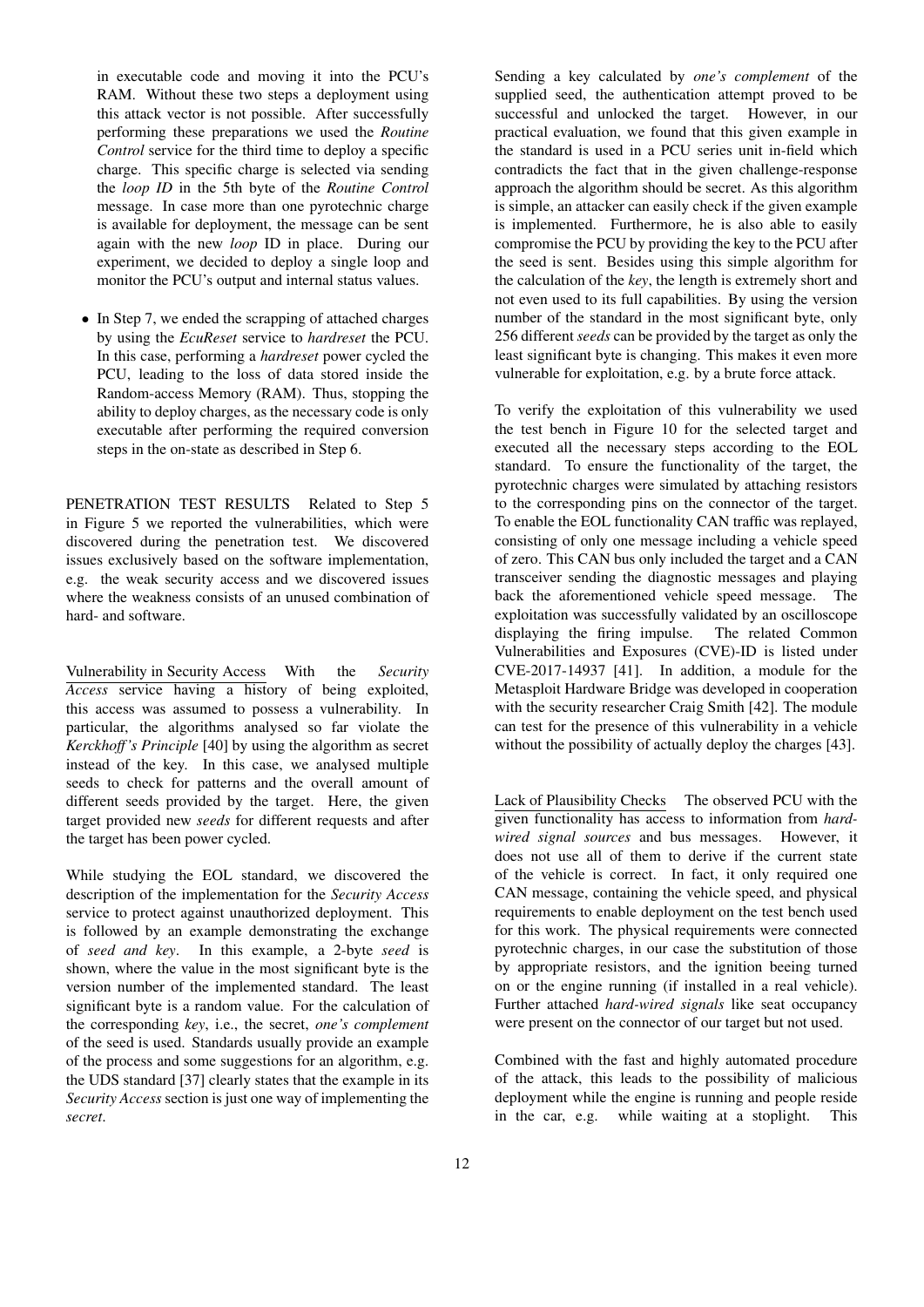should be seen as a real threat, as the remote exploitation of passenger vehicles, specifically getting access to the CAN bus via remote connections has been demonstrated before [44][45]. Besides, it is conceivable that hackers distribute malicious OBD-Dongles on sales platforms on the Internet. Furthermore, OBD-Dongles sold by manufactures can also give the required access to the internal vehicle network. In a worst-case scenario, this could lead to remote access [46]. Both options could lead to a scaled attack on different types of cars from several manufactures as the vulnerability is part of an international standard.

COUNTERMEASURES In general, software should be designed from the ground up as secure as possible by applying Security by Design during the development process. There are several security principles, which software architects should consider. The following countermeasures are only examples for our observed target based on the mentioned principles.

Selection of Suitable Technologies Documented

exploitation of passenger vehicles was achieved in multiple cases by sending or replaying CAN messages on the target's bus. CAN can be seen as a bus system not designed with security issues in mind. Especially the lack of authentication of message sources is one of the main problems of CAN. By using cryptographic authentication methods coupled with integrity protection and a freshness value, this problem can be mitigated. An example of this is an Keyed-Hash Message Authentication Code (HMAC) of the transmitted message, including a freshness value to prevent replay attacks. In addition, techniques such as threat modeling [18][31] can provide valuable information to select specific security measures for implementation. Furthermore, ACL's bidirectional communication capability [47] provides the ability to add an authentication process using a recognized method such as digital certificates. Moreover, the mandatory use of an ACL line on the Airbag-ECU as an additional plausibility check could have prevented exploitation by a single CAN message.

Hard-wired Plausibility Checks The connector of our target was designed to accommodate over 100 *pins*. Although the presence of pins depends on the exact model the target is installed in, this high number is explained by the presence of physical signals being directly connected to the target. Besides the obvious need for *hard-wired connections*, e.g. the connection to the pyrotechnic charges, it was discovered that signals such as *seatbelt status* and *seat occupancy* were connected as well. While this does not exclude the possibility of information being transmitted over a bus system as well, this would allow for plausibility checks based on sources that are not easy to be tampered [48].

Usage of Cryptography When developers want to design a new security feature, they should follow the *Kerckhoff 's Principle* [40]. The principle explicitly describes that cryptosystems shouldn't be secure due to hidden details about how the algorithm works (security by obscurity). Moreover, the whole secret should be based on the confidentiality of the used key. The past has already shown multiple times that mechanisms which disregard the mentioned principle are often broken as soon as the algorithm has been reverse-engineered [49]. Our investigation has also confirmed the violation of the mentioned principle by analysing the sent seed. A first approach to fix the existing issue could be an additional security layer which ensures a correct authentication. However, the best solution to the problem is to use generally recommended cryptographic algorithms such as the Advanced Encryption Standard (AES) [50]. The AUTomotive Open System ARchitecture (AUTOSAR) members have already recognized the necessity of the mentioned security goals for future on-board communication. For this reason, they have standardized the SecOC module [51], which includes authentication mechanisms on the level of Protocol Data Units (PDUs). The specification does not define a specific method for creating a Message Authentication Code (MAC), but rather recommends standardized cryptographic algorithms and defines the payload of a secured PDU with a freshness value and an authenticator for protecting against replay attacks and unauthorized manipulation of the message.

Hardening Against Brute-Force Attacks The use of Negative Response Codes (NRCs), such as the *exceeded number of attempts* and *required time delay not expired*, as described in the UDS standard could be used to slow down brute-force attempts. While the former would require a power cycle of the *target* to continue the brute-force attempt, the latter would slow the approach down. To counter the use of scripted power cycling of the target in rapid succession, the target could require a certain time delay after being powered on, before enabling the diagnostic capability. The length of the *seed* and *key* could be increased to harden the target against brute-force attempts. As mentioned before the length of 2 bytes leads to 65536 possible *keys* per *seed*. By using the most significant byte for the version number of the implemented ISO standard, the most significant byte is fixed in every *seed*. Thus, by only changing the values of the least significant byte, only 256 different *seeds* can be supplied by the target after a request, although the seed is 16 bits long. Consequently, this reduces the number of maximum tries to unlock the *Security Access*, as the same *seeds* occur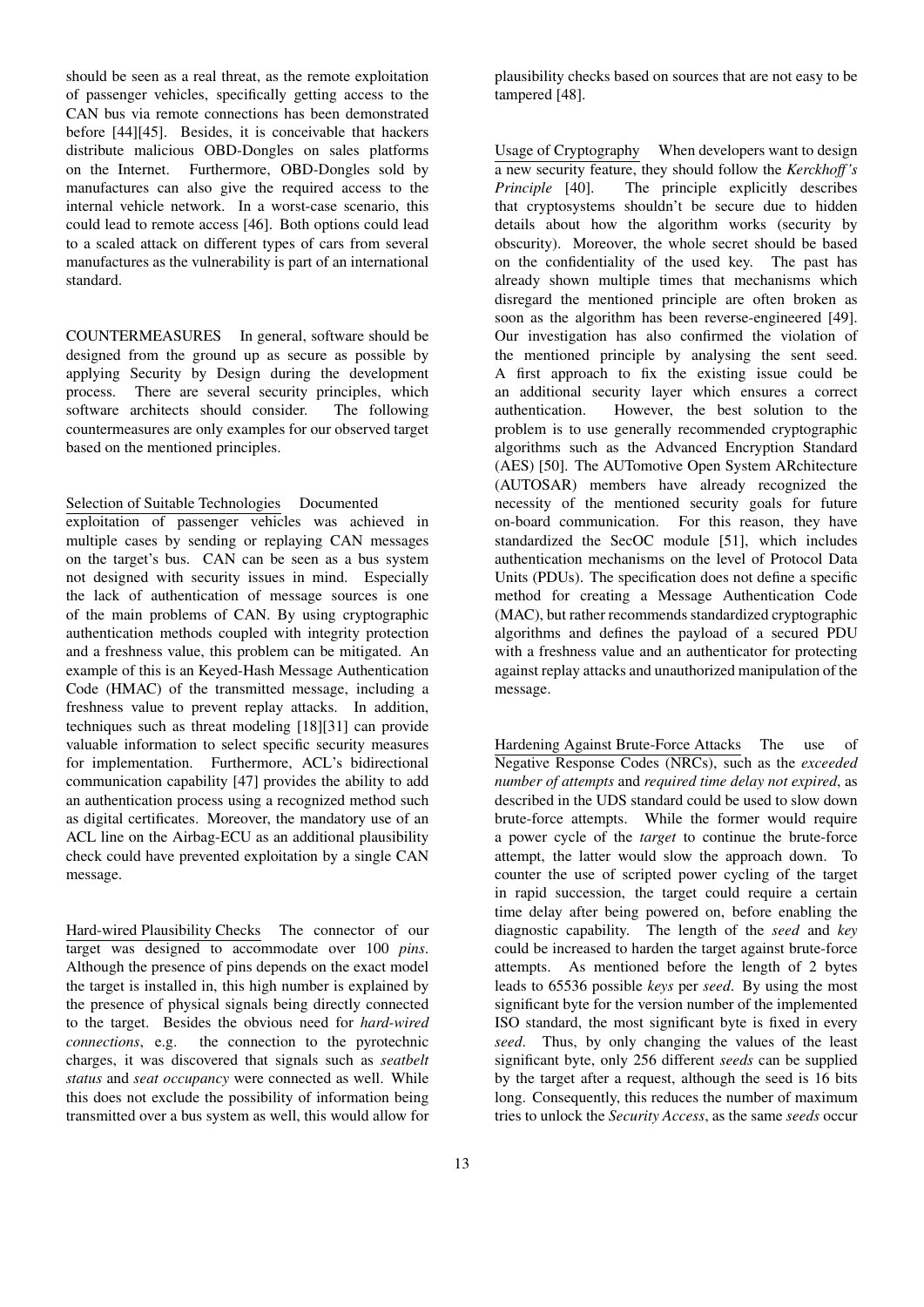more frequently, which enables a faster iteration over the possible *keys*. Besides this problem, we recommend to increase the key length significantly. In combination with a suitable algorithm such as AES, a key length of 128 bits is recommended [52][53].

Authorization Mechanisms Our own research results regarding the airbag vulnerability have shown again that an unlocked *Security Access* has a high potential for a safety critical impact. Moreover, this type of security mechanism ensures only the authentication. Compared with network systems from the traditional IT, vehicles don't have any mechanisms for authorization and access control. A first approach to implement such features proposed Kim et al. [54] with an approach of an Attribute Based Access Control (ABAC) for the AUTOSAR software architecture based on different attributes of diagnostic CAN messages. Another ABAC approach was published by Berger et al. [55] for integrating this kind of access control in firewall systems. This provides new features such as dynamic access decisions based on environmental conditions such as time or location of the requester. Transferred to automotive systems, it will also be important for future vehicles to implement dynamic and distributed firewalls to address upcoming requirements due to increasing interconnectivity with their infrastructure, other cars or cloud-based functionalities. Furthermore, ABAC could also be useful for enforcing access controls based on different vehicle states. For instance, in one of our tested vehicles, the gateway did not check for the appropriate conditions, before performing certain diagnostic functions. As a consequence of this, diagnostic functions are available during vehicle conditions in which there would be malicious applications for them. This includes entering a diagnostic session specifically for safety systems, e.g. airbags, at highway speeds. Thus, it is probable that even more implementation flaws exist in our target which are yet to be discovered.

### CONCLUSION AND FUTURE WORK

In this work we have developed an approach to reuse the results of a threat analysis for automotive security testing. A structured methodology for deriving test cases using attack trees was presented. In addition, the presented approach shows how exactly the results of a safety analysis can be reused to identify threats that can compromise vehicle safety. To identify this particular type of threat, we have shown how our recently published approach can be used. Furthermore, we have provided a mapping between the nomenclature of our threat identification approach and STRIDE for an easier integration into existing threat modeling methods. Finally, we demonstrated the applicability of our method by an experimental evaluation with an Airbag-ECU. In particular, the preparation and execution of the penetration tests for the Airbag-ECU demonstrated the applicability of the proposed methodology steps. As a result of this penetration test, a vulnerability was discovered that allows unintentional detonation of airbags.

In the next steps, we want to further formalize our approach. This could help us to create test cases with a detailed description for the concrete selection of attack vectors. Such a detailed test case description can further be used to develop specific testing tools. In general, we want to offer a computer-aided version of our approach to reduce the total testing effort. Furthermore, we want to analyse a possible reuse of functional requirements as further input for our approach.

#### APPENDIX

For an easier integration in existent approaches we want to provide a mapping between SGM guide-words and the CIA(A) triad in Table 4. This further allows us to provide a mapping between SGM and STRIDE. We provide this transformation ability between SGM and STRIDE due to the fact that STRIDE nomenclature is well-known in security and commonly used. As one example for the mapping, we utilize the threat *Unintended airbag deployment can be triggered by triggering of (diagnostic) function airbag deployment.* that was built with the guideword *triggering of (diagnostic) function*. For this guideword, we propose to select *spoofing* from Table 4 as pedant for STRIDE. With this, we can transform the threat description to *Spoofing of (diagnostic) function* presenting the STRIDE nomenclature. We do this for the other two threats as well, leading to an attack tree in STRIDE nomenclature shown in Figure 12.

| Table 4: Mapping from SGM to STRIDE nomenclature,    |  |  |
|------------------------------------------------------|--|--|
| with the $CIA(A)$ triad as intermediate mapping step |  |  |

| <b>SGM</b>    | CIA(A)                     | <b>STRIDE</b>     |  |
|---------------|----------------------------|-------------------|--|
| triggering    | authenticity,<br>integrity | spoofing          |  |
| insertion     | integrity                  | tampering         |  |
| manipulation  | integrity                  | tampering         |  |
| disconnection | availability               | denial-of-service |  |
| delay         | availability               | denial-of-service |  |
| deletion      | availability               | denial-of-service |  |
| stopping      | availability               | denial-of-service |  |
| reset         | availability               | denial-of-service |  |

# ACKNOWLEDGEMENTS

This work has been developed in the projects SAFE ME ASAP (reference number: 03FH011IX5) and AUTO-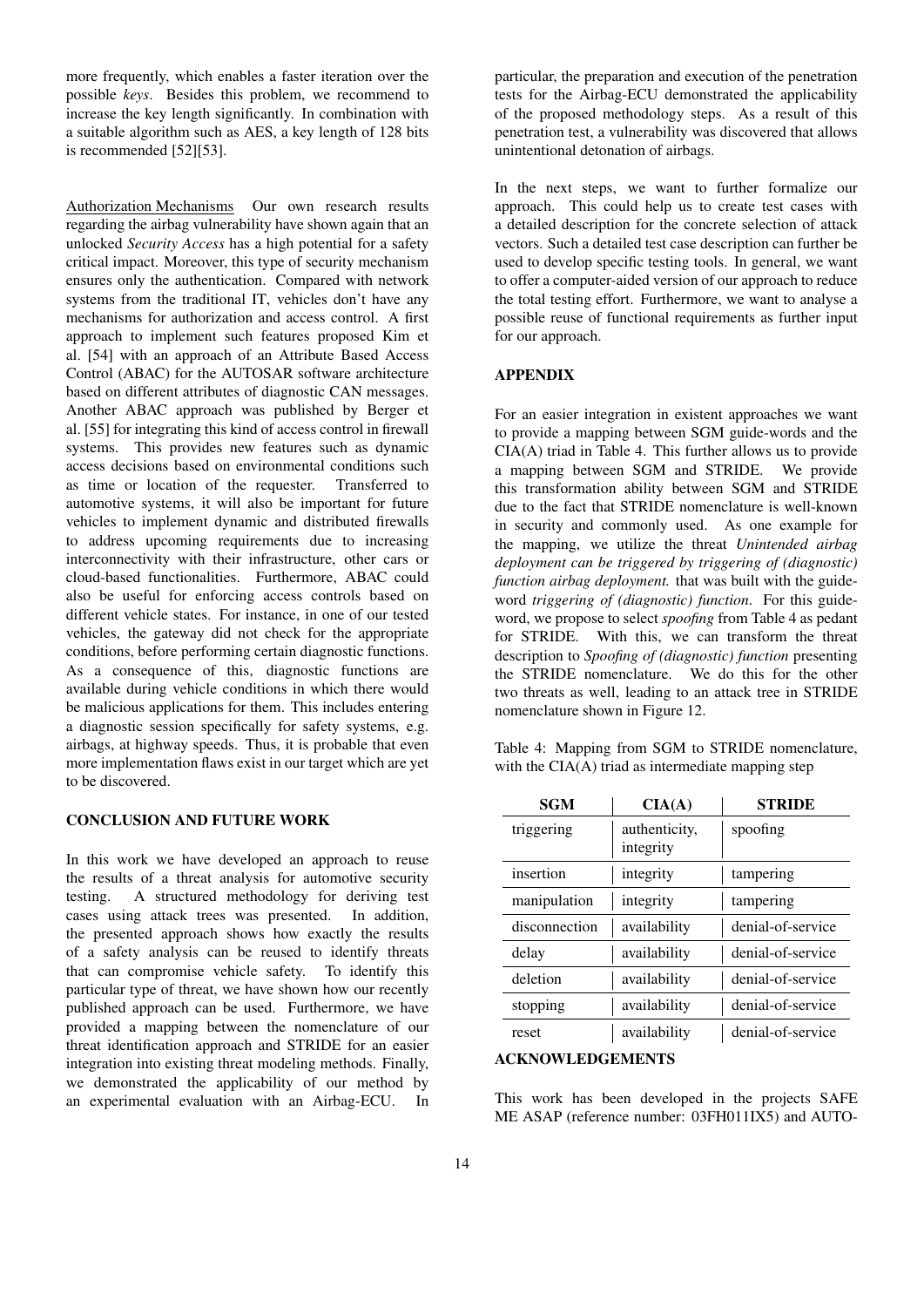

Figure 12: Attack tree for the threat *Unintended airbag deployment* after the transformation to the STRIDE nomenclature by using the mapping in Table 4

SIMA (reference number: 13FH006IX6) which are partly funded by the German ministry of education and research (BMBF) within the research programme ICT 2020.

#### References

- [1] R. N. Charette, "This Car Runs on Code," 2009, accessed 12.02.2016. [Online]. Available: http://spectrum.ieee.org/transportation/ systems/this-car-runs-on-code
- [2] C. Miller and C. Valasek, "A survey of remote automotive attack surfaces," *Black Hat USA*, vol. 2014, 2014.
- [3] S. Checkoway, D. McCoy, B. Kantor, D. Anderson, H. Shacham, S. Savage, K. Koscher, A. Czeskis, F. Roesner, T. Kohno *et al.*, "Comprehensive Experimental Analyses of Automotive Attack Surfaces," in *USENIX Security Symposium*, 2011.
- [4] C. Valasek and C. Miller, "CAN Message Injection: OG Dynamite Edition," last checked on 05.04.2017. [Online]. Available: http: //illmatics.com/can%20message%20injection.pdf
- [5] A. Greenberg, "Tesla Responds to Chinese Hack With a Major Security Upgrade," last checked on 23.03.2017. [Online]. Available: https://www.wired.com/2016/09/ tesla-responds-chinese-hack-major-security-upgrade/
- [6] H. H. Thompson, "Application penetration testing," *IEEE Security and Privacy Magazine*, vol. 3, no. 1, pp. 66–69, 2005.
- [7] M. Felderer, M. Büchler, M. Johns, A. D. Brucker, R. Breu, and A. Pretschner, "Security testing: A survey," in *Advances in Computers*. Elsevier, 2016, vol. 101, pp. 1–51.
- [8] ISECOM, "Open source security testing methodology manual," Internet. [Online]. Available: http://www.isecom.org/research/
- [9] NIST, "Technical guide to information security testing and assessment," Internet. [Online]. Available: http://nvlpubs.nist.gov/nistpubs/Legacy/ SP/nistspecialpublication800-115.pdf
- [10] OISSG, "Information systems security assessment framework," Internet. [Online]. Available: http://cuchillac.net/archivos/pre\_seguridad\_pymes/ 2\_hakeo\_etico/lects/metodologia\_oissg.pdf
- [11] F. Gontharet, "ISSAF Methodology Analysis and Critical Evaluation)," 2015. [Online]. Available: https://wr0ng.name/other/REPORT\_ PenetrationTesting\_Methodology.pdf
- [12] PTES, "Penetration testing execution standard," Internet. [Online]. Available: http://www. pentest-standard.org
- [13] OWASP, "Open web application security project - testing guide v4," Internet. [Online]. Available: https://www.owasp.org/images/1/19/OTGv4.pdf
- [14] SAE, "Cybersecurity Guidebook for Cyber-Physical Vehicle Systems," 01.2016, accessed 12.04.2016. [Online]. Available: http://standards.sae.org/wip/ j3061/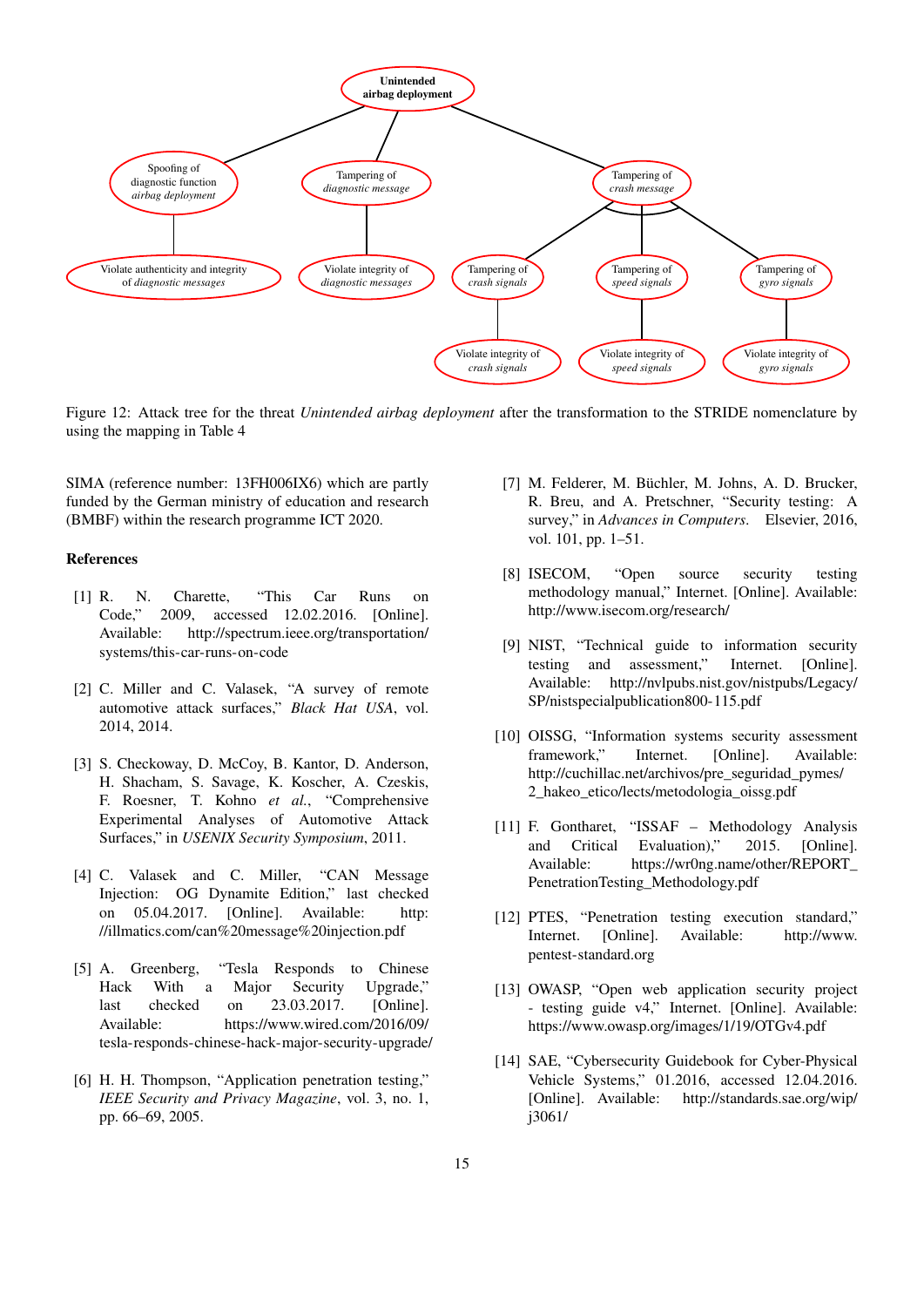- [15] S. Plósz, C. Schmittner, and P. Varga, "Combining Safety and Security Analysis for Industrial Collaborative Automation Systems," in *International Conference on Computer Safety, Reliability, and Security*, 2017, pp. 187–198.
- [16] S. P. Kadhirvelan and A. Söderberg-Rivkin, "Threat Modelling and Risk Assessment Within Vehicular Systems," Masterthesis, CHALMERS UNIVERSITY OF TECHNOLOGY, Schweden, 2014. [Online]. Available: http://publications.lib. chalmers.se/records/fulltext/202917/202917.pdf
- [17] A. Ruddle, D. Ward, B. Weyl, S. Idrees, Y. Roudier, M. Friedewald, T. Leimbach, A. Fuchs, S. Gürgens, O. Henniger *et al.*, "Deliverable d2. 3: Security requirements for automotive on-board networks based on dark-side scenarios," *tech. rep., EVITA*, 2009.
- [18] "The STRIDE Threat Model," 2005. [Online]. Available: https://msdn.microsoft.com/en-us/library/ ee823878(v=cs.20).aspx
- [19] A. Shostack, *Threat modeling: Designing for security*. John Wiley & Sons, 2014.
- [20] O. Henniger, L. Apvrille, A. Fuchs, Y. Roudier, A. Ruddle, and B. Weyl, "Security requirements for automotive on-board networks," in *Intelligent Transport Systems Telecommunications,(ITST), 2009 9th International Conference on*. IEEE, 2009, pp. 641–646.
- [21] M. Nancy, S. Forrest, V. Krishnamurthy, and V. Ole, "A Hybrid Threat Modeling Method: TECHNICAL NOTE," Internet. [Online]. Available: https://resources.sei.cmu.edu/library/ asset-view.cfm?assetid=516617
- [22] T. Denning, B. Friedman, and T. Kohno, "The Security Cards: A Security Threat Brainstorming Toolkit," *Univ. of Washington, http://securitycards. cs. washington. edu*, 2013. [Online]. Available: http://securitycards.cs.washington.edu/index.html
- [23] G. Macher, E. Armengaud, E. Brenner, and C. Kreiner, "Threat and Risk Assessment Methodologies in the Automotive Domain," *Procedia Computer Science*, vol. 83, pp. 1288–1294, 2016.
- [24] G. Macher, H. Sporer, R. Berlach, E. Armengaud, and C. Kreiner, "SAHARA: a security-aware hazard and risk analysis method," in *2015 Design, Automation & Test in Europe Conference & Exhibition (DATE)*, 2015, pp. 621–624.
- [25] C. Schmittner, Z. Ma, and P. Smith, "FMVEA for Safety and Security Analysis of Intelligent and Cooperative Vehicles," in *Computer safety,*

*reliability, and security*, ser. LNCS Sublibrary: SL 2 - Programming and Software Engineering, A. Bondavalli, A. Ceccarelli, and F. Ortmeier, Eds. Heidelberg: Springer, 2014, vol. 8696, pp. 282–288.

- [26] C. Schmittner, Z. Ma, E. Schoitsch, and T. Gruber, "A Case Study of FMVEA and as Safety and Security Co-Analysis Method for Automotive Cyber-physical Systems," in *Proceedings of the 1st ACM Workshop on Cyber-Physical System Security*, 2015, pp. 69–80.
- [27] R. Fredriksen, M. Kristiansen, B. A. Gran, K. Stølen, T. A. Opperud, and T. Dimitrakos, "The CORAS framework for a model-based risk management process," in *International Conference on Computer Safety, Reliability, and Security*, 2002, pp. 94–105.
- [28] S. Kriaa, L. Pietre-Cambacedes, M. Bouissou, and Y. Halgand, "A survey of approaches combining safety and security for industrial control systems," *Reliability Engineering & System Safety*, vol. 139, pp. 156–178, 2015.
- [29] W. Young and N. G. Leveson, "An integrated approach to safety and security based on systems theory," *Communications of the ACM*, vol. 57, no. 2, pp. 31–35, 2014.
- [30] I. Friedberg, K. McLaughlin, P. Smith, D. Laverty, and S. Sezer, "STPA-SafeSec: Safety and security analysis for cyber-physical systems," *Journal of Information Security and Applications*, vol. 34, pp. 183–196, 2017.
- [31] J. Dürrwang, K. Beckers, and R. Kriesten, "A Lightweight Threat Analysis Approach Intertwining Safety and Security for the Automotive Domain," in *International Conference on Computer Safety, Reliability, and Security*, 2017, pp. 305– 319. [Online]. Available: https://link.springer.com/ chapter/10.1007/978-3-319-66266-4\_20
- [32] R. Winther, O.-A. Johnsen, and B. A. Gran, "Security assessments of safety critical systems using HAZOPs," in *Computer Safety, Reliability and Security*. Springer, 2001, pp. 14–24.
- [33] R. Winther, "Qualitative and Quantitative Analysis of Security in Safety and Reliability Critical Systems," in *Probabilistic Safety Assessment and Management*, 2004, pp. 2345–2351.
- [34] J. Dürrwang, "Evaluation Security Guideword Experiment," Internet, accessed 13.03.2017. [Online]. Available: http://www.home.hs-karlsruhe. de/~duju0001/Evaluation\_SGM/
- [35] GitHub, "Caringcaribou," Internet, accessed 13.02.2018. [Online]. Available: https://github.com/ CaringCaribou/caringcaribou